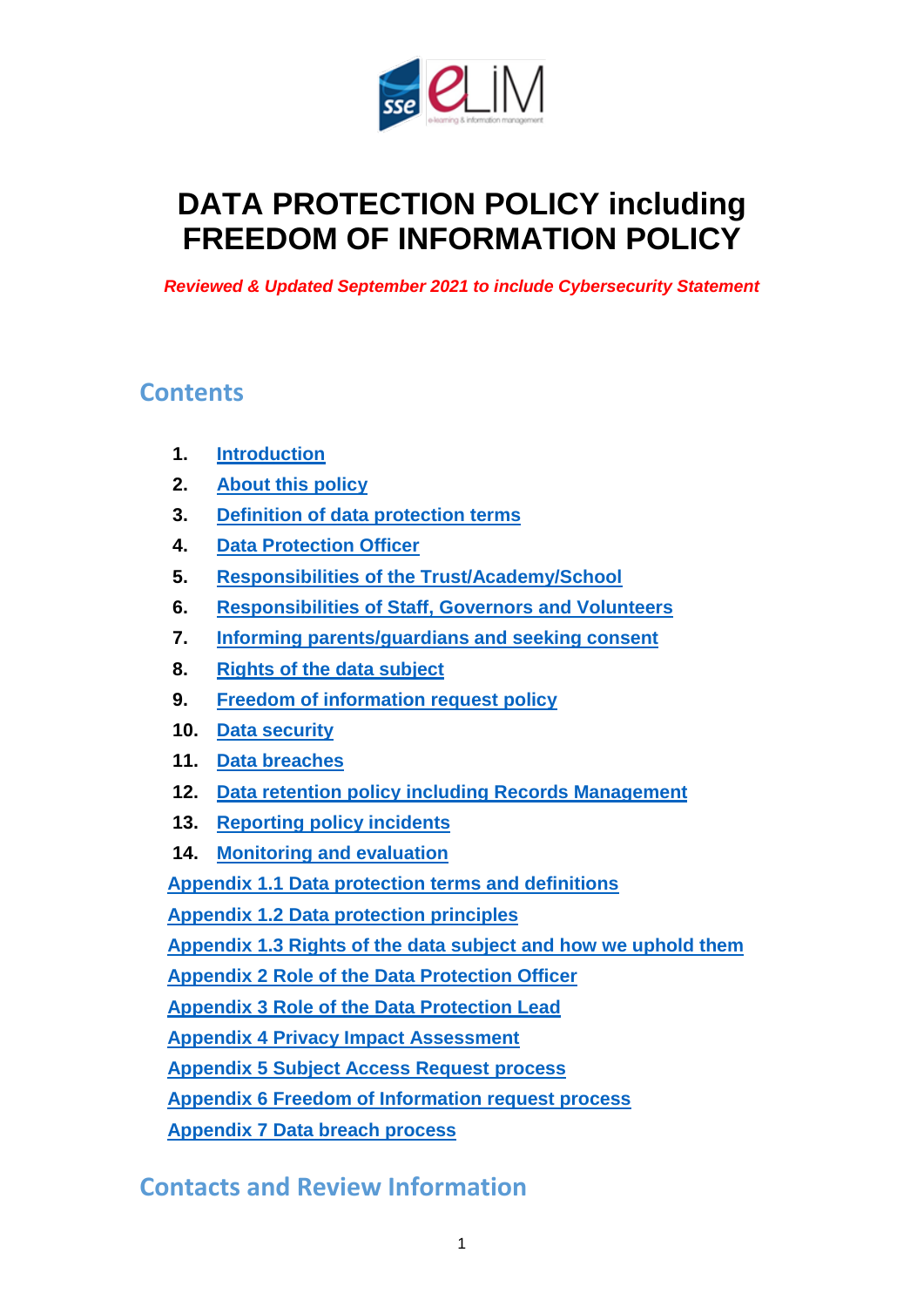School Data Protection Lead Mrs Kim Blackmore

The policy was approved by Governors / Trustees on: September 2021

Signature of Chair of Governors / Trustees:

The next review date is: September 2024

Version Control

<span id="page-1-0"></span>

| CISIUII CUITIUI |                       |               |                                                                           |
|-----------------|-----------------------|---------------|---------------------------------------------------------------------------|
| Version         | Author(s)             | Date Produced | Amendments                                                                |
| 1.0             | Amy<br><b>Brittan</b> | 18/09/19      | Full rewrite of eLIM Data Protection Policy 2018                          |
| 1.1             | Amy                   | 18/10/19      | Minor amendments:                                                         |
|                 | <b>Brittan</b>        |               | 6.7: Staff handover of personal data                                      |
|                 |                       |               | 8.3: SARs do not have to be in writing                                    |
|                 |                       |               | 10.3(b): Staff network permissions and accounts                           |
| 1.2             | Amy                   | 11/11/19      | Minor amendment:                                                          |
|                 | <b>Brittan</b>        |               | Section 6: Staff responsibilities                                         |
|                 |                       |               | 6.4: ensure that all loss/theft/mishandling of data is<br>reported to DPL |
|                 |                       |               | 6.6: school email to be used for only school                              |
|                 |                       |               | business, not personal                                                    |
| 1.3             | Amy                   | 02/02/20      | Minor addition:                                                           |
|                 | <b>Brittan</b>        |               | Section 6: Staff responsibilities                                         |
|                 |                       |               | Added statement to section 6.2 to ensure that staff                       |
|                 |                       |               | do not share passwords with other staff or students                       |
| 1.4             | Amy                   | 23/04/20      | Section 10: Data security                                                 |
|                 | <b>Brittan</b>        |               | Added sample statements for Section 10(k) and                             |
|                 |                       |               | 10(1)                                                                     |
| 1.5             | Amy                   | 07/11/20      | 6.7 additional section on staff use of personal                           |
|                 | <b>Brittan</b>        |               | devices for school emails                                                 |
|                 |                       |               |                                                                           |
| 1.6             | Amy                   | 07/01/21      | GDPR renamed to UK GDPR to reflect post-Brexit                            |
|                 | <b>Brittan</b>        |               | changes. Appendix 1.2 (principles) updated to                             |
|                 |                       |               | reflect UK GDPR changes.                                                  |
|                 |                       |               | Section 10: Data Security - new cybersecurity sub-                        |
|                 |                       |               | section added to ensure that school's systems can                         |
|                 |                       |               | respond to cyberattack or compromised accounts                            |
| 1.7             | Amy                   | 01/09/21      | Section 9.7 Fol Publication Scheme - statement                            |
|                 | <b>Brittan</b>        |               | rewritten for clarity.                                                    |
|                 |                       |               | Section 12: Data retention - section rewritten as                         |
|                 |                       |               | complete Records Management statement                                     |
|                 |                       |               | Section 14: Monitoring - added statement about                            |
|                 |                       |               | monitoring through data walks                                             |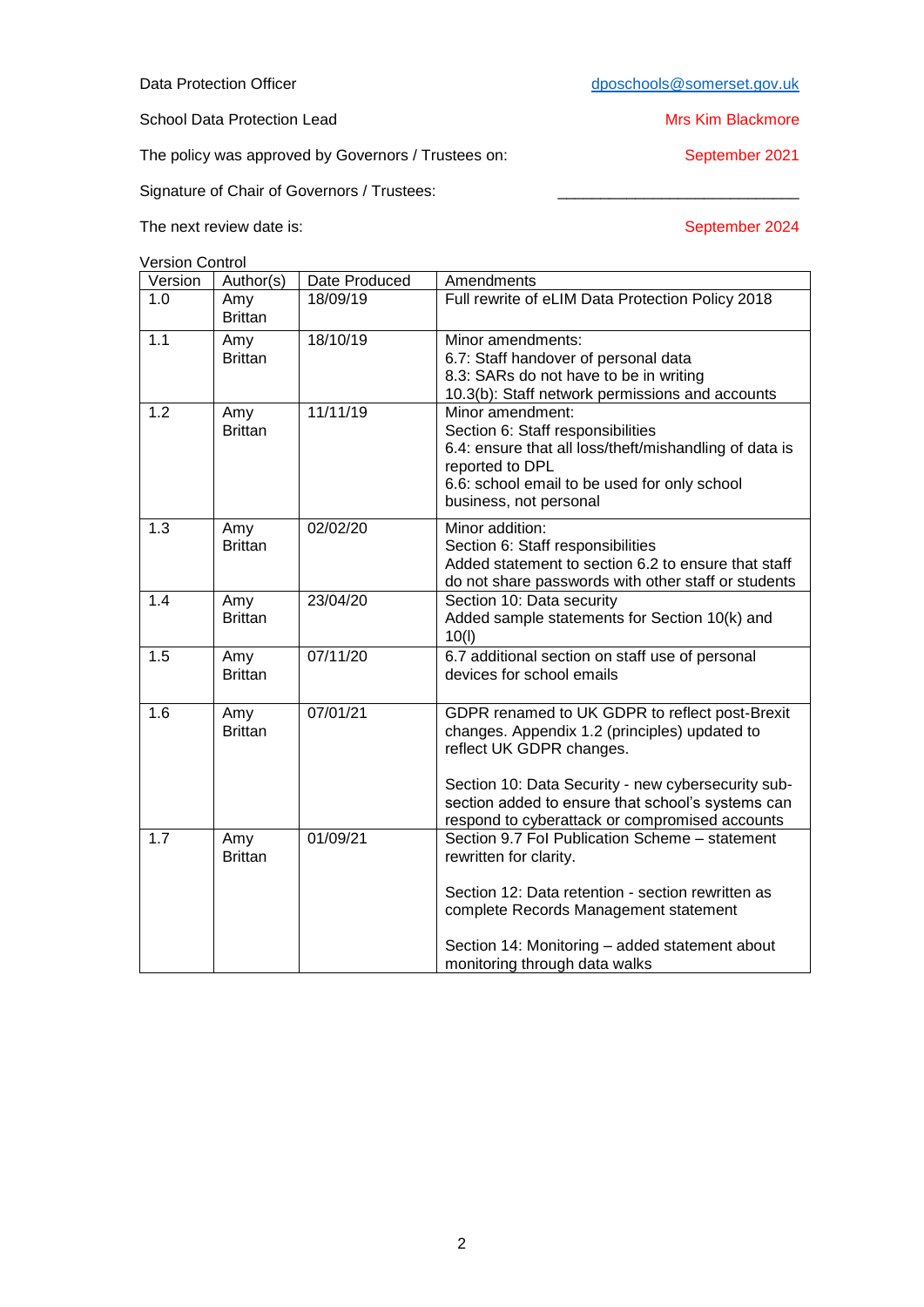## **Introduction**

- 1.1. Everyone has rights with regard to the way in which their personal data is handled. During the course of our activities as a School we will collect, store and process personal data about our students, workforce, parents and others. This makes us a data controller in relation to that personal data.
- 1.2. We are committed to the protection of all personal data and special category personal data for which we are the data controller.
- 1.3. The law imposes significant fines and reputational penalties for failing to lawfully process and safeguard personal data and failure to comply with this policy may result in penalties being applied.
- 1.4. All members of our workforce must comply with this policy when processing personal data on our behalf. Any breach of this policy may result in disciplinary or other action.

## <span id="page-2-0"></span>**About this policy**

- 2.1 The types of personal data that we may be required to handle include information about students, parents, our workforce (including staff, volunteers and governors) and others that we deal with. The personal data which we hold is subject to certain legal safeguards specified in the UK General Data Protection Regulation ('UK GDPR'), the Data Protection Act 2018, and other regulations (together 'Data Protection legislation').
- 2.2 This policy and any other documents referred to in it set out the basis on which we will process any personal data we collect from data subjects, or that is provided to us by data subjects or other sources.
- 2.3 This policy does not form part of any employee's contract of employment and may be amended at any time.
- 2.4 This policy sets out rules on data protection and the legal conditions that must be satisfied when we process personal data.

## <span id="page-2-1"></span>**Definition of data protection terms**

3.1 A list of definitions is included in Appendix 1.1 to this policy.

## <span id="page-2-2"></span>**Data Protection Officer**

- 4.1 As a School we are required to appoint a Data Protection Officer (DPO **see Appendix 2**). Our DPO is Amy Brittan and can be contacted at [dposchools@somerset.gov.uk](mailto:dposchools@somerset.gov.uk)
- 4.2 The DPO is responsible for ensuring compliance with the Data Protection legislation and with this policy. Any questions about the operation of this policy or any concerns that the policy has not been followed should be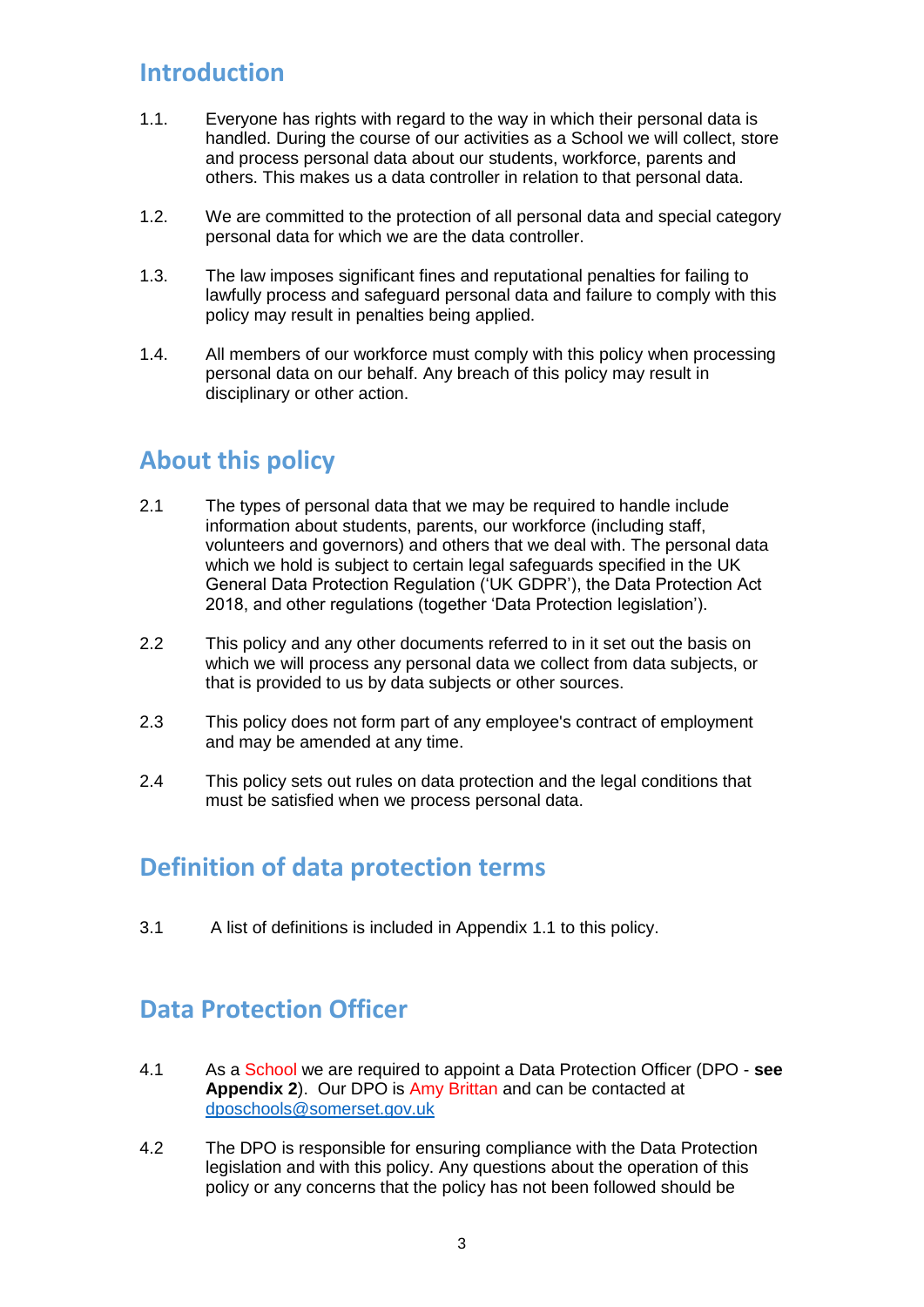referred in the first instance to the DPO.

- 4.3 The DPO will provide the School with an annual report on compliance including reported data breaches, requested for information and other interactions with the School.
- 4.4 Other day to day matters will be dealt with by The Data Protection Lead (DPL - **see Appendix 3**), The Headteacher, Deputy Headteacher, and the Senior Administrator with the full support and guidance of the DPO.

# **Responsibilities of the Trust/ Academy/School**

- 5.1 The School is committed to protecting and respecting the confidentiality of sensitive information relating to staff, students, parents and governors. The School will:
	- a) Follow the key principles of Data Protection legislation including the 6+1 principles of UK GDPR (**see Appendix 1.2**);
	- b) register with the Information Commissioners Office (ICO);
	- c) keep an up-to-date Data Asset Audit which lists all known uses of personal data in the School including the lawful basis for processing under Data Protection legislation, who it is shared with, where it is stored (including transfer out of the UK) and how long it is retained for.
	- d) verify that all systems that involve personal data or confidential information will be examined to see that they meet Data Protection regulations (see **paragraph 10 Data security**)
	- e) inform all users about their rights regarding data protection;
	- f) provide training to ensure that staff know their responsibilities;
	- g) monitor its data protection and information security processes on a regular basis, changing practices if necessary (see **paragraph 10 Data security**).

## <span id="page-3-0"></span>**Responsibilities of Staff, Governors and Volunteers**

- 6.1 All staff, governors and volunteers are responsible for checking that any information that they provide to the School is accurate and up to date.
- 6.2 All staff are responsible for ensuring that any personal data they use in the process of completing their role:
	- a) is not in the view of others who do not have the authority to view the data;
	- b) is kept securely in a locked cabinet when not being used;
	- c) is stored on a secure local or network drive;
	- d) if on a school PC or laptop, that the device is locked when the staff member is out of the room;
	- e) that passwords for school systems are not shared with other staff members or students;
	- f) if kept on removable storage (laptop, tablet, USB memory stick) approved by the school, that this is password protected and encrypted. The data held on these devices must be backed up regularly and this is the responsibility of the individual;
	- g) is not disclosed to any unauthorised third party (this includes verbal disclosures of confidential information);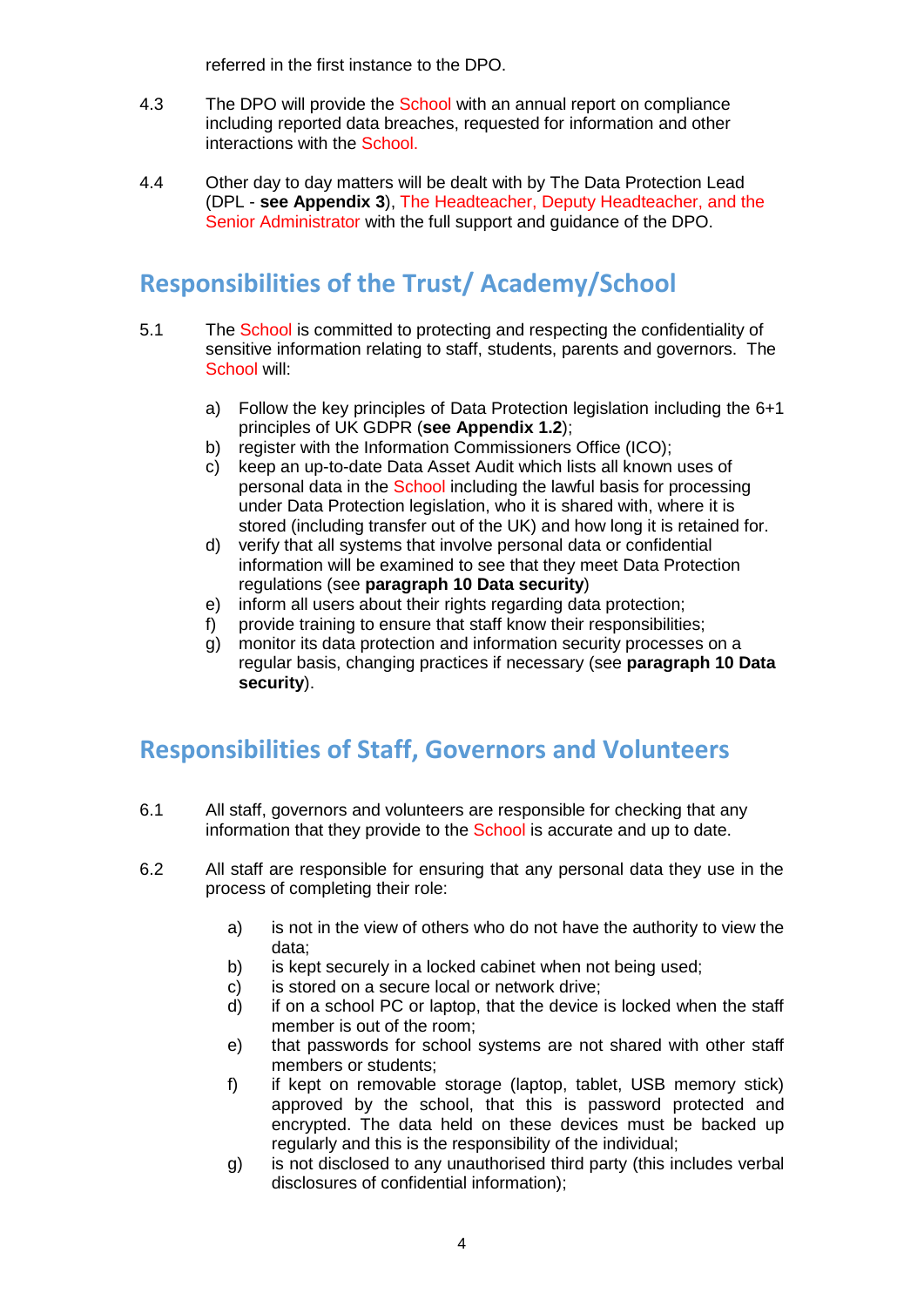- h) is assessed and approved by the Senior Leadership Team or the DPL with advice from the DPO (see **Appendix 4 Privacy Impact Assessment**) if used within an app, webservice or other application.
- 6.3 Staff should follow the security measures set out in **paragraph 10 Data security.**
- 6.4 Staff will report any loss, theft or mishandling of personal data promptly to the data protection lead.
- 6.5 Staff should note that unauthorised disclosure or transgression of the above statements or security measures in may result in disciplinary or other action.
- 6.6 Staff and Governors should ensure that they use the email address provided by the School for **only** school-related business and communication. All communication remains the property of the School and may be disclosed as part of a Subject Access Request (**see Appendix 5**)
- 6.7 If using a personal device to access school emails, the staff member / governor will take care not to download any personal information about students or other staff to their personal device, and respond to emails within the email app.
- 6.8 Staff and Governors will follow the email retention policy as laid out in **paragraph 12 Data retention policy including emails.**
- 6.9 When Staff and Governors leave the School, they are required to hand over all personal data belonging to other students or staff. They must not remove any personal data without the permission of the School. Taking personal data with no lawful basis may be a criminal offence.

## <span id="page-4-0"></span>**Informing parents/guardians and seeking consent**

- 7.1 The School will inform the Parents/Guardians of the importance of the personal data the School uses and the importance of keeping this up to date. This process will include at least an annual data collection sheet (with the return of this document being recorded) and reminders to update personal information (e.g. contact numbers) in newsletters and at tutor or class meetings.
- 7.2 Consent will be sought regarding matters of non-statutory use of personal data such as the use of images and names in publicity materials on induction or when required. The returns to these permissions will be recorded and exemptions communicated to staff.
- 7.3 In relation to all students under the age of 12 years old we will seek consent from an individual with parental responsibility for that student.
- 7.4 We will generally seek consent directly from a student who has reached the age of 13, however we recognise that this may not be appropriate in certain circumstances and therefore may be required to seek consent from an individual with parental responsibility.
- 7.5 If consent is required for any other processing of personal data of any data subject, then the form of this consent must: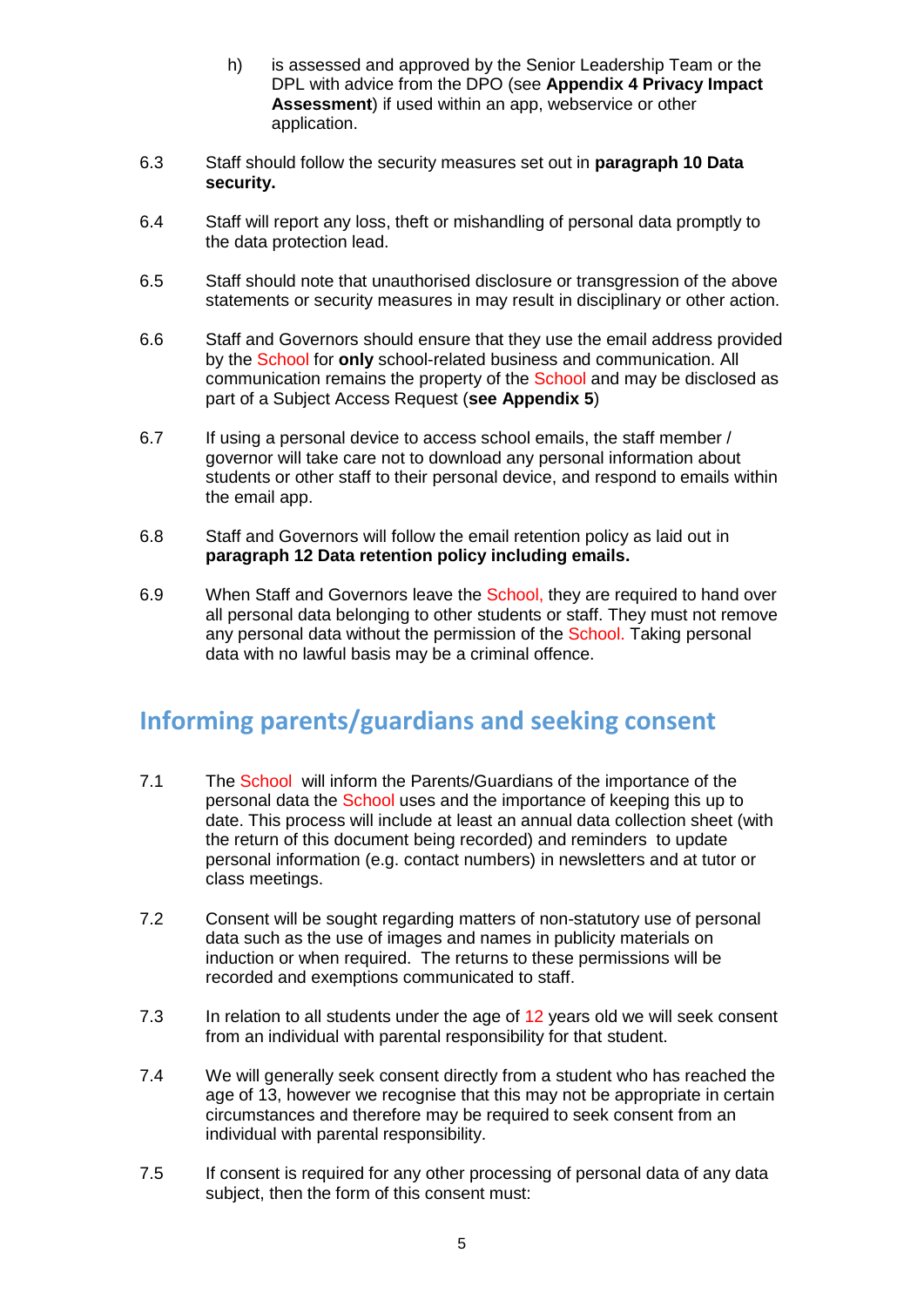- a. inform the data subject of exactly what we intend to do with their personal data
- b. require them to positively confirm that they consent we cannot ask them to opt-out rather than opt-in
- c. inform the data subject of how they can withdraw their consent.
- d. Any consent must be freely given, which means that we cannot make the provision of any goods or services or other matter conditional on a data subject giving their consent.
- 7.6 The DPO must always be consulted in relation to any consent form before consent is obtained.
- 7.7 A record must always be kept of any consent, including how it was obtained and when.

## <span id="page-5-0"></span>**Rights of the data subject**

-

- 8.1 All people having personal data stored by the School have the right to:
	- a) obtain from the School confirmation if personal data concerning him or her (or their child) is being processed;
	- b) Where this is the case, have a copy of the personal data and the following information:
		- (i) the purposes of the processing;<br>(ii) the third parties that the data wil
		- the third parties that the data will be shared with;
		- (iii) the period for which the personal data will be stored;
		- (iv) the existence of the right to request from the **School** to correct, erase or restrict processing of personal data if the data can be proved to be incorrectly held;
		- (v) the right to lodge a complaint with a supervisory authority;
		- (vi) where the personal data is not collected from the data subject, any available information as to its source.
	- c) if exemptions are placed on any of the data above, because of safeguarding or other issues, the existence of this data will be declared.
- 8.2 The School will place on its website a Privacy Notice<sup>1</sup> regarding the personal data held about students and why it is processed. Privacy Notices for workforce and governors will be distributed to data subjects and be held on the school network.
- 8.3 Access to the data is called a Subject Access Request. Any person who wishes to exercise this right (or their parental right) should make a request (which does not need to be in writing) and submit it to the Head of School. The process for dealing with a Subject Access Request is outlined in **Appendix 5**.
- 8.4 The School aims to comply with requests for access to personal information as quickly as possible and in accordance with advice from the ICO and other professional agencies.
- 8.5 A parent or carer can request to see their child's educational record, or request it on behalf of their child, in writing. The information will be

<sup>1</sup> <https://www.gov.uk/government/publications/data-protection-and-privacy-privacy-notices> or contact [dposchools@somerset.gov.uk](mailto:dposchools@somerset.gov.uk) for adapted versions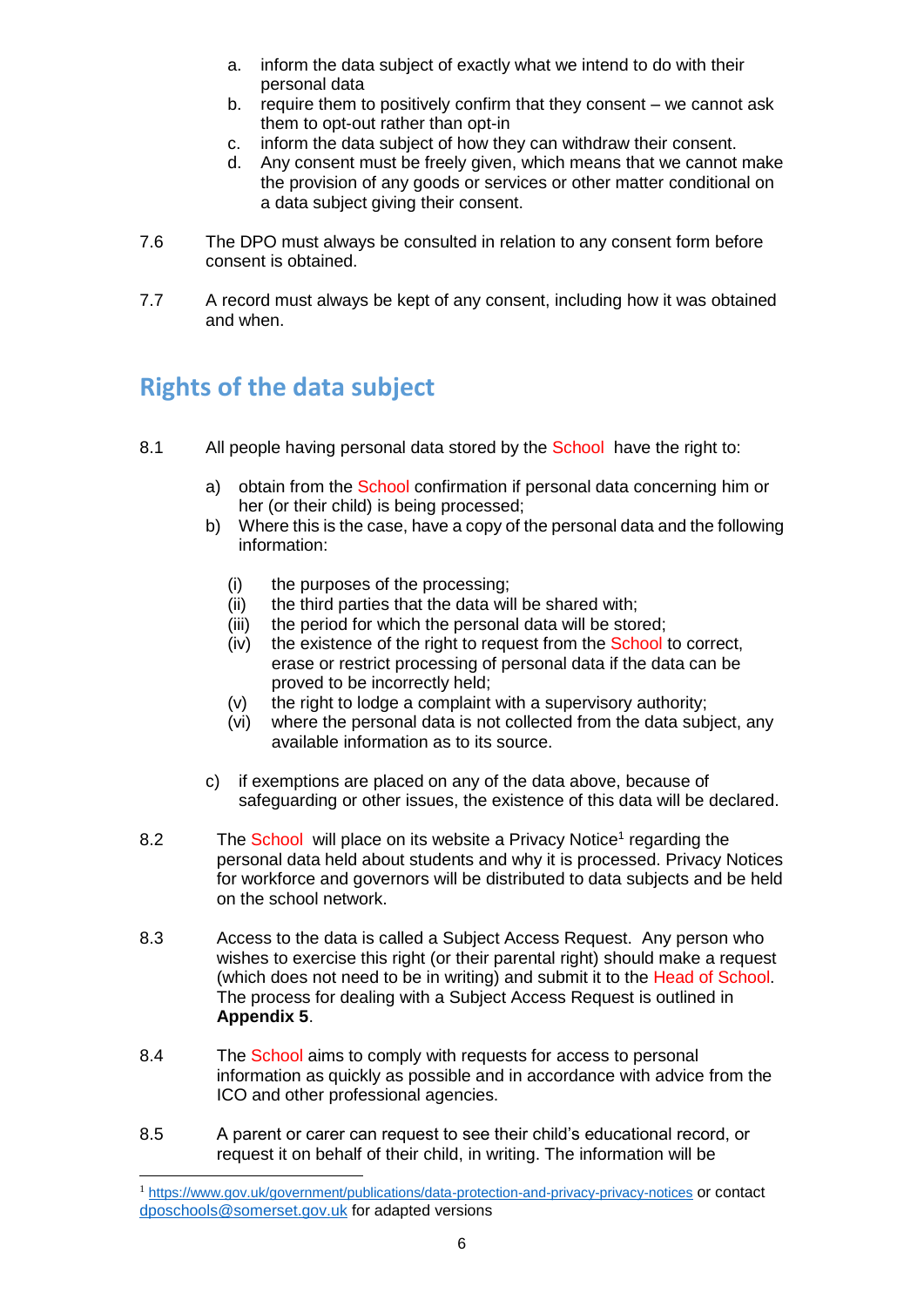presented within 15 school days of the request. If there is a cost of retrieving the information, for example if a copy must be made, the governing body may charge the parent the amount that it will cost but no more (dependent on the number of pages of information to be supplied). Other than this, there will be no charge for the information requested.

**8.6** For further information on how the School upholds the rights of the data subject please see **Appendix 1.3**

## <span id="page-6-0"></span>**Freedom of Information request policy**

- 9.1 The Governing Body of Langford Budville CofE Primary School is committed to openness and transparency and this policy sets out the procedures and obligations on Langford Budville CofE Primary School when a Freedom of Information request is received.
- 9.2 The Freedom of Information Act allows anyone to request information without giving a reason. The request must though state the name and address of the person as well as what information they are seeking. When a request is received this will be considered and the information, if held, will be provided unless one of the exemptions in the Act applies.
- 9.3 **Making requests**: Requests for information should be made clear and addressed to Kim Blackmore, Data Protection Lead at Langford Budville CofE primary School, Wellington, TA21 0RD langfordbudville@educ.somerset.gov.uk
- 9.4 **Responding to requests**: Any request made to Langford Budville CofE Primary School will be complied with in accordance with the time limits in the Act. For schools, this is 20 school days (i.e. not including weekends, holidays or school closure days) or 60 working days if this is shorter. The school will inform the DPO of the request.
- 9.5 **Charges:** The Langford Budville CofE Primary School will respond to most requests free of charge, and only charge where significant costs are incurred. The school may choose to charge a fee for complying with requests for information under FOI. The fees will be calculated according to FOI regulations and the person notified of the charge before information is supplied. The Langford Budville CofE Primary School reserve the right to refuse to supply information where the cost of doing so exceeds the statutory maximum.
- 9.6 **Exemptions:** Whenever a request for information is received it will be reviewed with consideration given to whether one of the exemptions set out in the Act applies. Common exemptions include the data protection of others, confidentiality, the request going beyond the costs limit and prejudice being caused to the effective conduct of public affairs. There are other exemptions that may also be relevant. Where an exemption is being relied on to prevent disclosure of information, we would inform you that this is the case in our refusal notice.
- 9.7 Langford Budville CofE Primary School has adopted the Information Commissioners' model publication scheme and explanatory note, stating what information can be accessed and the process for accessing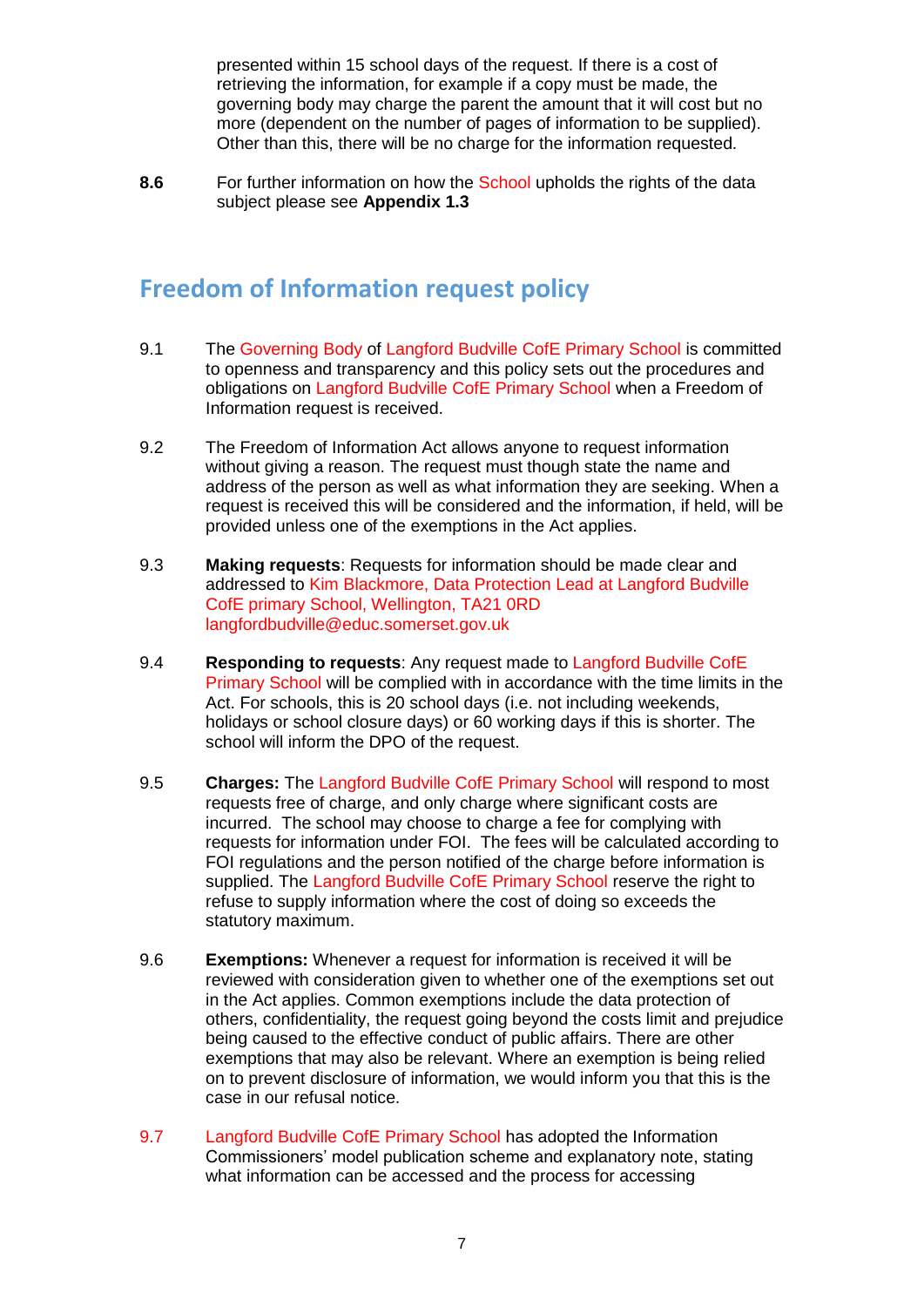information. The publication scheme and explanatory note can be found at the following link: [www.langfordbudvilleprimaryschool.co.uk/](http://www.langfordbudvilleprimaryschool.co.uk/)

- 9.8 **Complaints:** Anyone who has made an FOI request to the Langford Budville CofE Primary School and who is not happy with the response that has been received can have an internal review of how their request has been handled. This will be generally carried out by a senior member of staff who was not involved in the initial request response. If a requester wishes to have an internal review, this should be requested within two months of the initial decision being communicated. Once an internal review request is received, we aim to conclude the review and communicate the outcome of this within 20 school days. Following an internal review, if the requester is still not happy with the response, they have the right to complaint to the Information Commissioner's Office.
- 9.9 The process and record keeping for FOI requests is given in **Appendix 6**.

### <span id="page-7-0"></span>**Data security**

- 10.1 We will take appropriate security measures against unlawful or unauthorised processing of personal data, and against the accidental loss of, or damage to, personal data.
- 10.2 We will put in place procedures and technologies to maintain the security of all personal data from the point of collection to the point of destruction.
- 10.3 Security procedures include:
	- a. **Entry controls.** Any stranger seen in entry-controlled areas should be reported to Kim Blackmore, Data Protection Lead
	- b. **Staff network and software permissions.** Staff will only have the level of permissions required for their role. When staff leave the School all their permissions and accounts will be deleted.
	- c. **Data walks.** The DPL and governor conduct an annual data walk to assess the risk of data loss around the school, including physical security. The record of the walk and findings forms part of our monitoring documentation.
	- d. **Data on display.** All personal data on display has been assessed for risk and minimised where necessary. Consent has been sought for display where we do not have a legal, public interest, or legitimate interest in displaying the personal data.
	- e. **Secure lockable desks and cupboards**. Desks and cupboards should be kept locked if they hold confidential information of any kind, or information which would cause distress or harm if it was disclosed. Student exercise books are not locked away as we have assessed the risk of data loss to be disproportionate to the cost of storage.
	- f. **Privacy Impact Assessments.** In line with Data Protection legislation, the School will carry out a Privacy Impact Assessment when using software or online tools which may, if breached, cause harm to the rights and freedoms of individuals. These risk assessments will be carried out with the support of the DPO (see **Appendix 4 Privacy Impact Assessment)** The risk of data being transferred in and out of the UK will also be assessed.
	- g. **Methods of disposal.** Paper documents will be shredded. Digital storage devices will be physically destroyed when they are no longer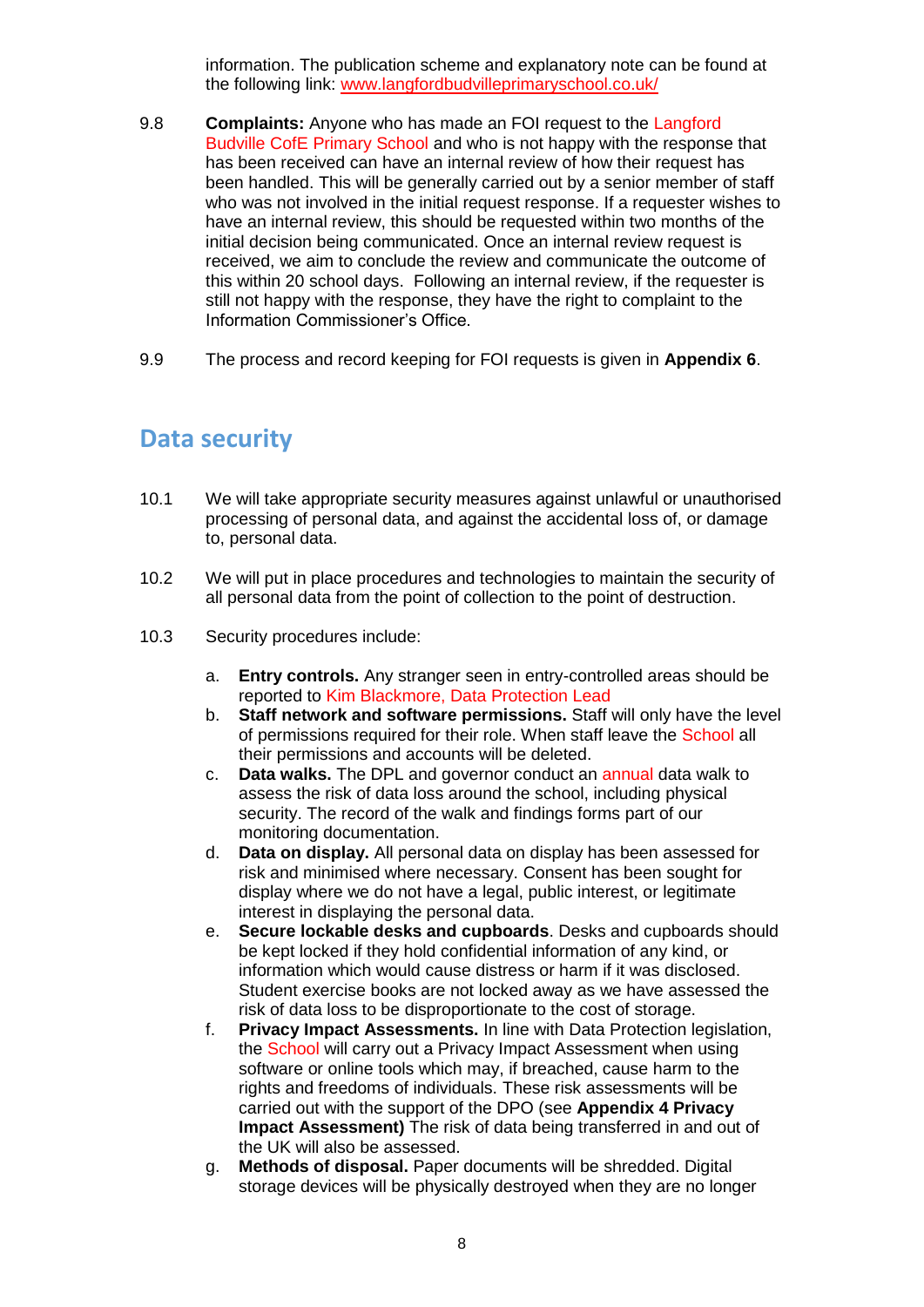required. IT assets are disposed of in accordance with the ICO's guidance on the disposal of IT assets.

- **h. Data retention**. To minimise the risk of data being lost or mishandled, we will not retain data including emails any longer than is required by law or where there is a business need. **See paragraph 12 Data retention policy.**
- i. **Equipment.** Staff must ensure that individual monitors do not show confidential information to passers-by and that they log off from their device when it is left unattended.
- j. **Working away from the school premises – paper documents. Sample statement:**

*Staff are permitted to take children's work/exercise books and*  markbooks home, ensuring that they are stored safely, e.g. when in *transit, car doors to be locked if leaving vehicle. Staff are discouraged to take home documentation such as SEND reports, but on occasion this may be necessary. When necessary, such documentation should be stored securely in folders marked confidential and be stored in closed bags so cannot be seen. e.g. through a car window. All staff are responsible for the safe handling of pupil personal data when taken offsite and any loss or disclosure to third parties must be reported to the school data protection lead as soon as possible,*

**k. Working away from the school premises – electronic working**. **Sample statement:**

*Staff are encouraged to access electronic documents via remote secure home access. If staff are using personal devices e.g. laptops and PCs for school business, care must be taken to ensure that family members or other third parties do not access any information relating to pupils at the school. A personal laptop or PC must have up to date virus protection. If staff believe pupil personal data may have been disclosed to third parties, this must be reported to the school data protection lead as soon as possible*.

- l. **Document printing.** Documents containing personal data must be collected immediately from printers and not left on photocopiers.
- 10.4 Specific cybersecurity measures include:
	- a. **In the event of a cyberattack.** Staff must follow the School 's procedure e.g. turn off device and inform the school office and do not connect device to the school network until it has been checked by the school technician. If systems are infected, the School will follow the Business Continuity Plan and inform the school's technician and Action Fraud. If personal data has been accessed, disclosed or is irretrievable, the School will follow the Data Breach procedure in Section 11.
	- b. **Password security.** Staff are prompted to change network passwords every [90] days and passwords must be complex and not repeated. Staff will be reminded to change their email passwords annually, particularly if they have never changed their password since their account has been created. Passwords will not be shared with any other user.
	- c. **Admin password security.** The School will retain all high-level login details for their systems including administrator passwords for the network, wireless connections, anti-virus, remote learning systems. The login details will be kept securely in the school office.
	- d. **Permissions.** User access to systems will be regularly reviewed by the school technician and access will be removed or downgraded when no longer required e.g. when a user has left the **School**. All access will be reviewed annually as part of end of year tasks.
	- e. **Anti-virus and firewall protection**. The School will have appropriate systems in place to protect against cyberattack, ransomware and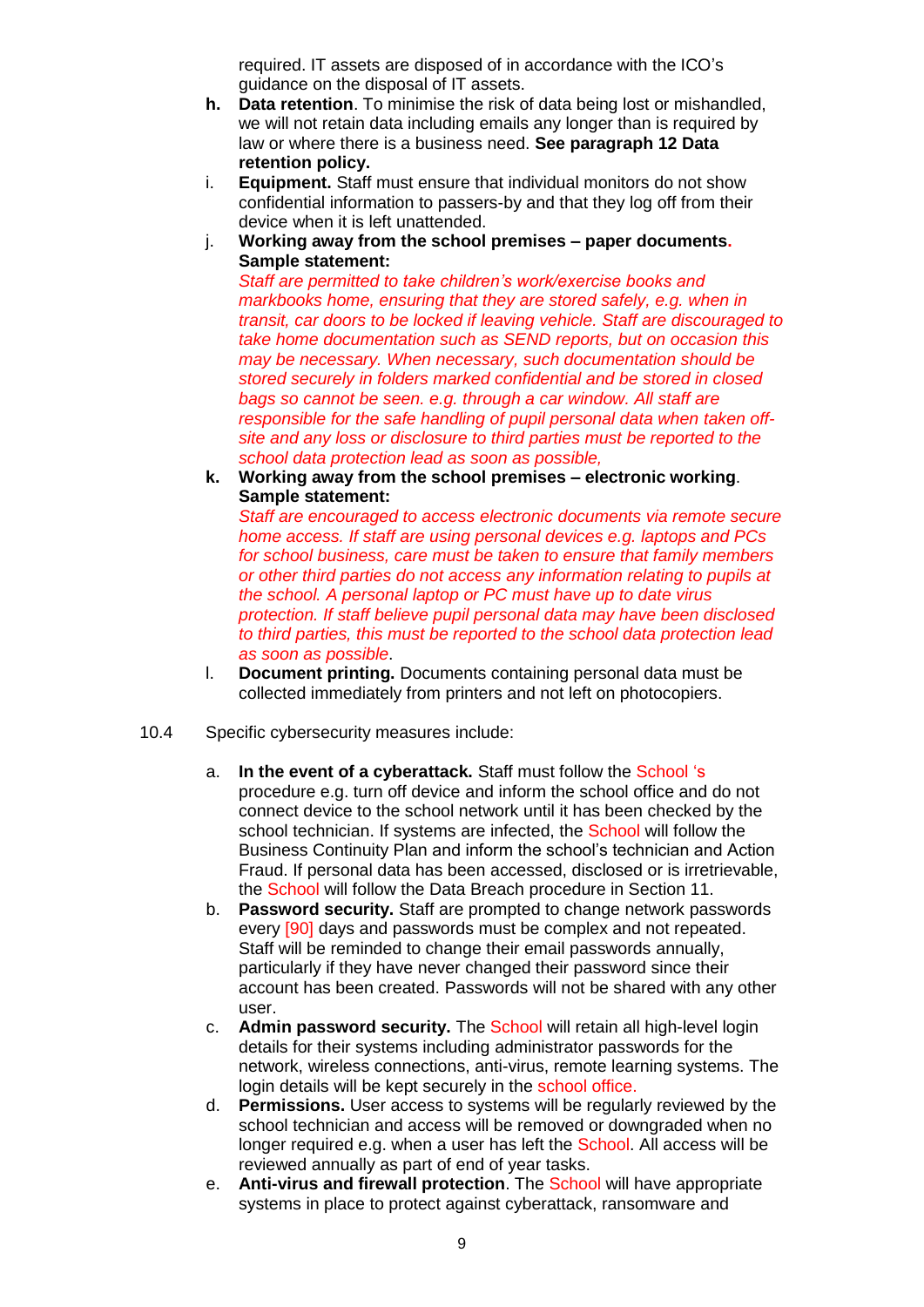compromised accounts. This will be annually checked by the school technician.

- f. **Encryption.** All devices that have access to data attached to the network are fully encrypted in line with current guidance from Schools ICT at Somerset County Council.
- g. **Personal devices.** Personal devices may connect to the network with SLT permission but in full compliance with the ICT policies and this permission may be withdrawn at any time. The School's technical support will inform the owner/user that if a mobile device connects to the internet connection, then the device's online activity will be monitored and logged by the School's Internet Service Provider.
- h. **Back-ups.** Information including data in SIMS and the school network drives is backed up remotely at regular intervals determined by the school's technical support. The School technician will carry out annual testing of the back-ups to ensure that information can be restored in the event of the systems being compromised.
- i. **Staff cybersecurity training.** Staff will complete the [National Cyber](https://www.ncsc.gov.uk/training/StaySafeOnline_web/index.html#/menu/5f215cc1006d2436a3b6c5e2)  [Security Centre's online training module](https://www.ncsc.gov.uk/training/StaySafeOnline_web/index.html#/menu/5f215cc1006d2436a3b6c5e2) to increase awareness of possible risk. This will be part of induction for new staff and a requirement for existing staff.
- j. **Acceptable User Policies.** Staff and learners will sign and follow the School's appropriate Acceptable Use Policies. The School's technical support will sign and follow the specific AUP for technicians.
- 10.5 Any member of staff found to be in breach of the security measures may be subject to disciplinary action.

## <span id="page-9-0"></span>**Data breaches**

- 11.1 If there is a data breach the School will inform the DPO who will then advise on any actions.
- 11.2 Any data breaches will be recorded, comprising the facts relating to the personal data breach, its effects and the remedial action taken as shown in Appendix 7.
- 11.3 If there is judged to be a significant risk to the rights and freedoms of the affected data subject, the School will communicate the breach to the data subjects with the support of the DPO.
- 11.4 In the case of a personal data breach where there is a significant risk of harm to the rights and freedoms of data subjects, the ICO should be informed as soon as possible and **within 72 hours of notification**. Further investigation of the breach can take place after this notification in line with advice from the DPO and the ICO.
- 11.5 Data breaches are reported using the information found at on the ICO website <https://ico.org.uk/for-organisations/report-a-breach/> and [https://ico.org.uk/for-organisations/guide-to-the-general-data-protection](https://ico.org.uk/for-organisations/guide-to-the-general-data-protection-regulation-gdpr/personal-data-breaches/)[regulation-UK GDPR/personal-data-breaches/](https://ico.org.uk/for-organisations/guide-to-the-general-data-protection-regulation-gdpr/personal-data-breaches/)
- 11.6 When reporting a breach, Data Protection legislation states that we must provide:
	- a. a description of the nature of the personal data breach including, where possible: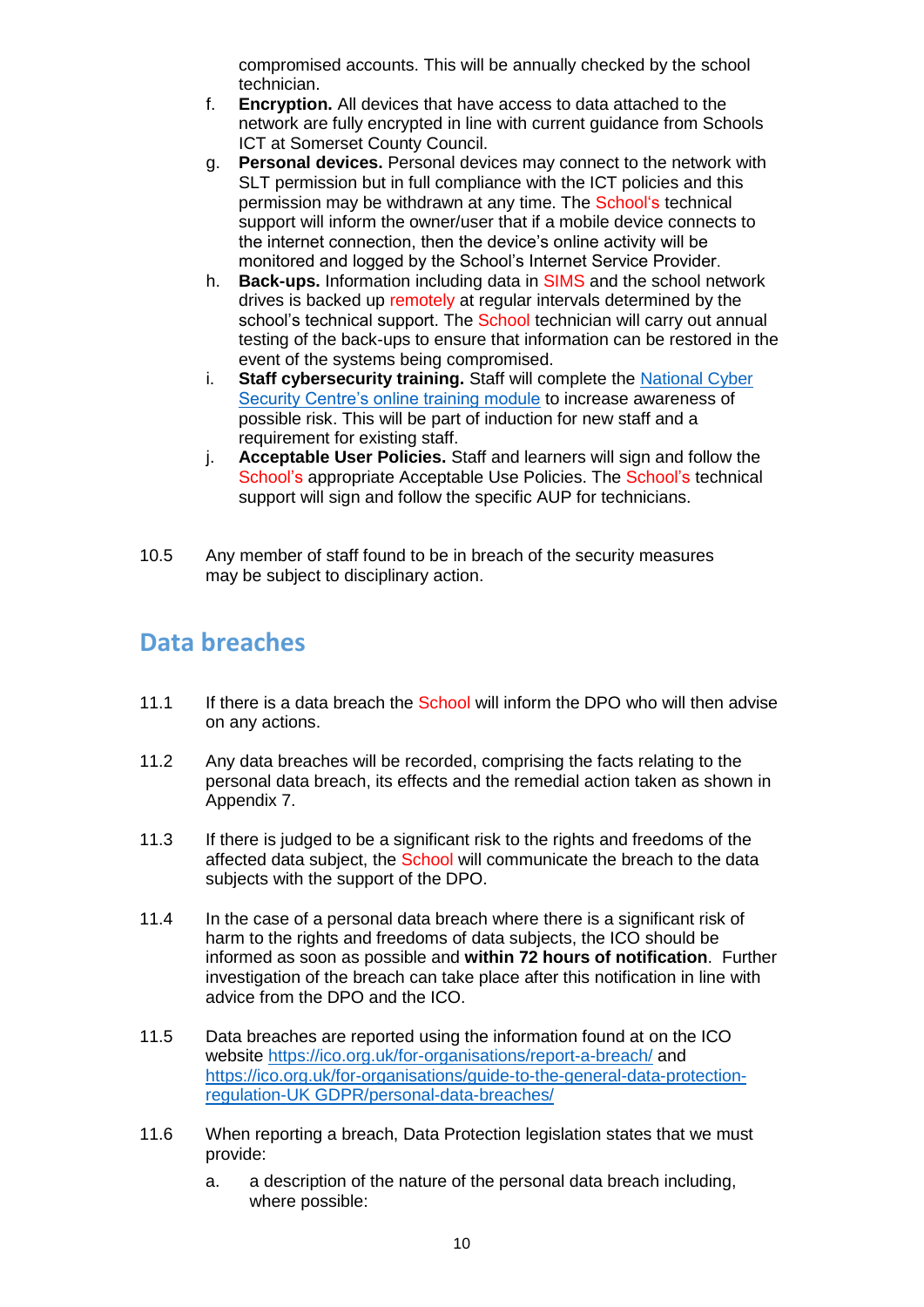- b. the categories and approximate number of individuals concerned; and
- c. the categories and approximate number of personal data records concerned;
- d. the name and contact details of the data protection officer or other contact point where more information can be obtained;
- e. a description of the likely consequences of the personal data breach; and
- f. a description of the measures taken, or proposed to be taken, to deal with the personal data breach, including, where appropriate, the measures taken to mitigate any possible adverse effects.

## <span id="page-10-0"></span>**Data retention policy including Records Management**

- 12.1 The School has a comprehensive scheme for records management which is made up of policies, procedures, systems, processes and behaviours.
- 12.2 Our scheme ensures that we have reliable evidence of our actions and decisions which is available for reference and use when needed. This supports us to comply with the Accountability Principle of UK GDPR.
- 12.3 Our Records Management is overseen by the following staff: the Headteacher, Finance and Operations Manager; the Data Protection Officer.

Our scheme includes the following:

- a. **Data Protection and Freedom of Information Policy**: this explains our legal responsibilities as a data controller; how staff will process records securely; how we have technical and physical security in place; how we manage access to records; how we manage data loss or mismanagement; and how long we keep data for.
- b. **Data Asset Audit (Record of Processing Activities):** this is a statutory document (to comply with Article 30 of UK GDPR) and lists all the data we process in school, where it is, who it is shared with, our lawful basis for processing, and our retention schedule.
- c. **Data Protection Officer**: our Data Protection Officer provides strategic advice and supports the school to comply with statutory legislation including effective records management and monitors the school's compliance through audits and an annual report.
- d. **Retention Schedule**: we follow guidance from Somerset Local Authority on records retention, to ensure that we are compliant with legislation and any over-riding current legal holds on data destruction e.g. the Independent Inquiry into Child Sexual Abuse. We also follow the Information and Records Management Society's Schools Records Management Toolkit for schools<sup>2</sup>.
- e. **Privacy Notices:** these explain to data subjects how we will keep their records in a way that is compliant with the law.

-

<sup>2</sup> <http://irms.org.uk/page/SchoolsToolkit>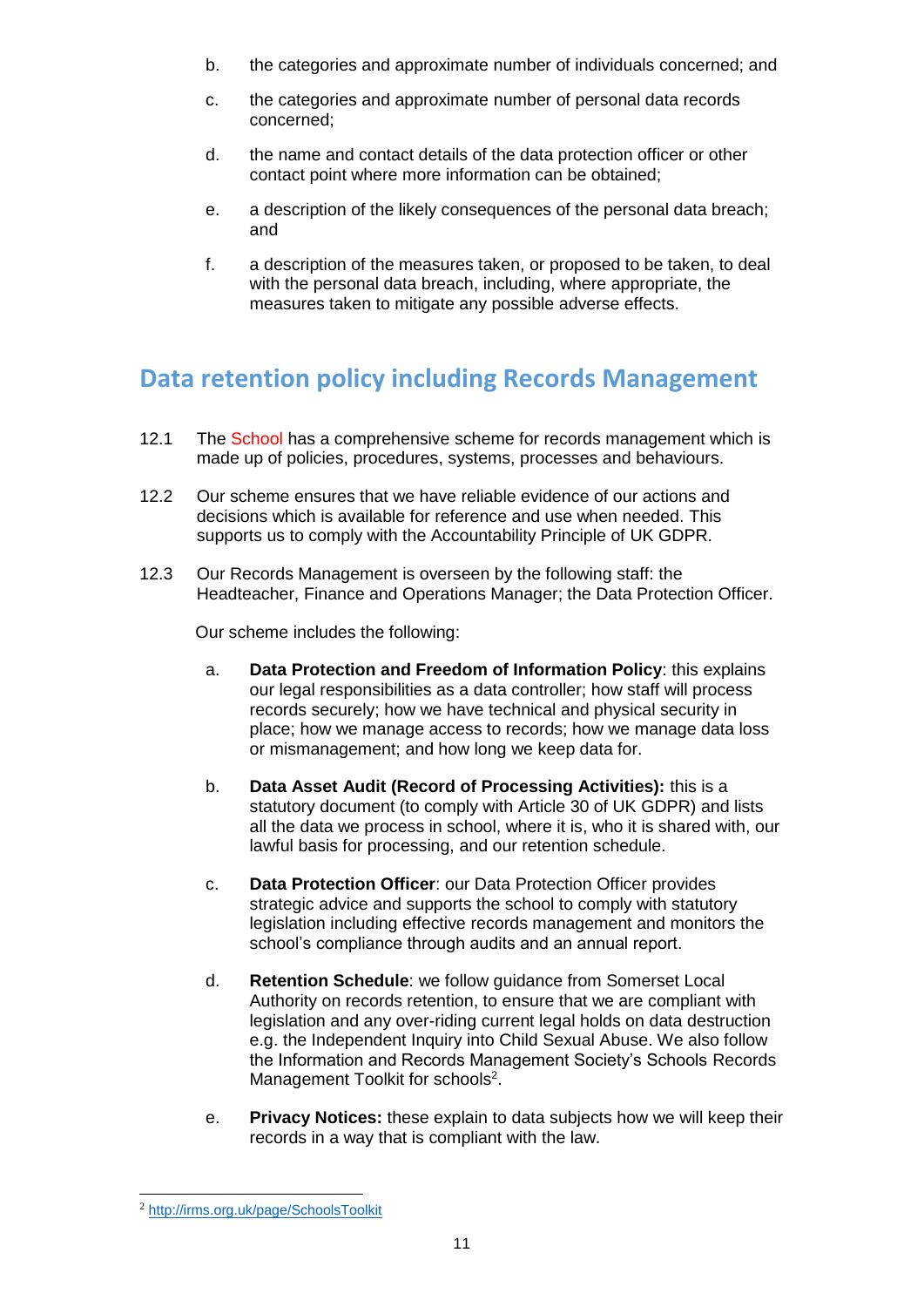- f. **Data breach log:** we have a record of incidents of personal data loss or disclosure.
- g. **Subject Access / Freedom of Information request log:** we have a record of any request for information relating to records held by the school.
- h. **Staff training:** our staff receive induction and update training on how to keep personal data and records safe and have completed the National Cyber Security Centre training on cyber risks, which may affect the integrity and security of our records.
- i. **Acceptable User Policies**: all staff and parents (on behalf of pupils) sign an acceptable user agreement which states how they will use technology in school including how they will access records held on the server or other systems such as SIMS.
- j. **Technical security systems**: we have an external technician Computeam who ensures that our firewall and anti-virus systems are up to date; that records are backed up and retrievable; that threats to our systems are identified and addressed.
- k. **Management Information System support**: the school procures support from the SSE MIS Support Service to ensure that our system is up to date, secure and compliant.
- l. **Destruction of confidential waste**: we have a contract with (e.g. Perrys) to remove confidential data waste from the school and dispose of it securely OR we have confidential waste sacks in the office for the shredding of sensitive and Special Category personal data.
- m. **Secure destruction of hardware**: we retain certificates of secure data destruction from third party contractors with appropriate professional accreditation when hardware is removed from the school e.g. photocopiers, computers or devices.
- n. **Emails**: the School has a clear email retention policy emails should be tidied termly and retained for no longer than necessary, with a maximum retention period of 3 years, unless required for learning or safeguarding purposes. Emails containing personal information of students or staff members which may be required for learning or safeguarding purposes are attached to the student or staff members SIMS or CPOMS / My Concern / Safeguarding folder and permanently deleted from our email system.

## <span id="page-11-0"></span>**Reporting policy incidents**

13.1 Any member of staff, parent or other individual who considers that the Policy has not been followed in respect of personal data should raise the matter with the Head of School.

## <span id="page-11-1"></span>**Monitoring and evaluation**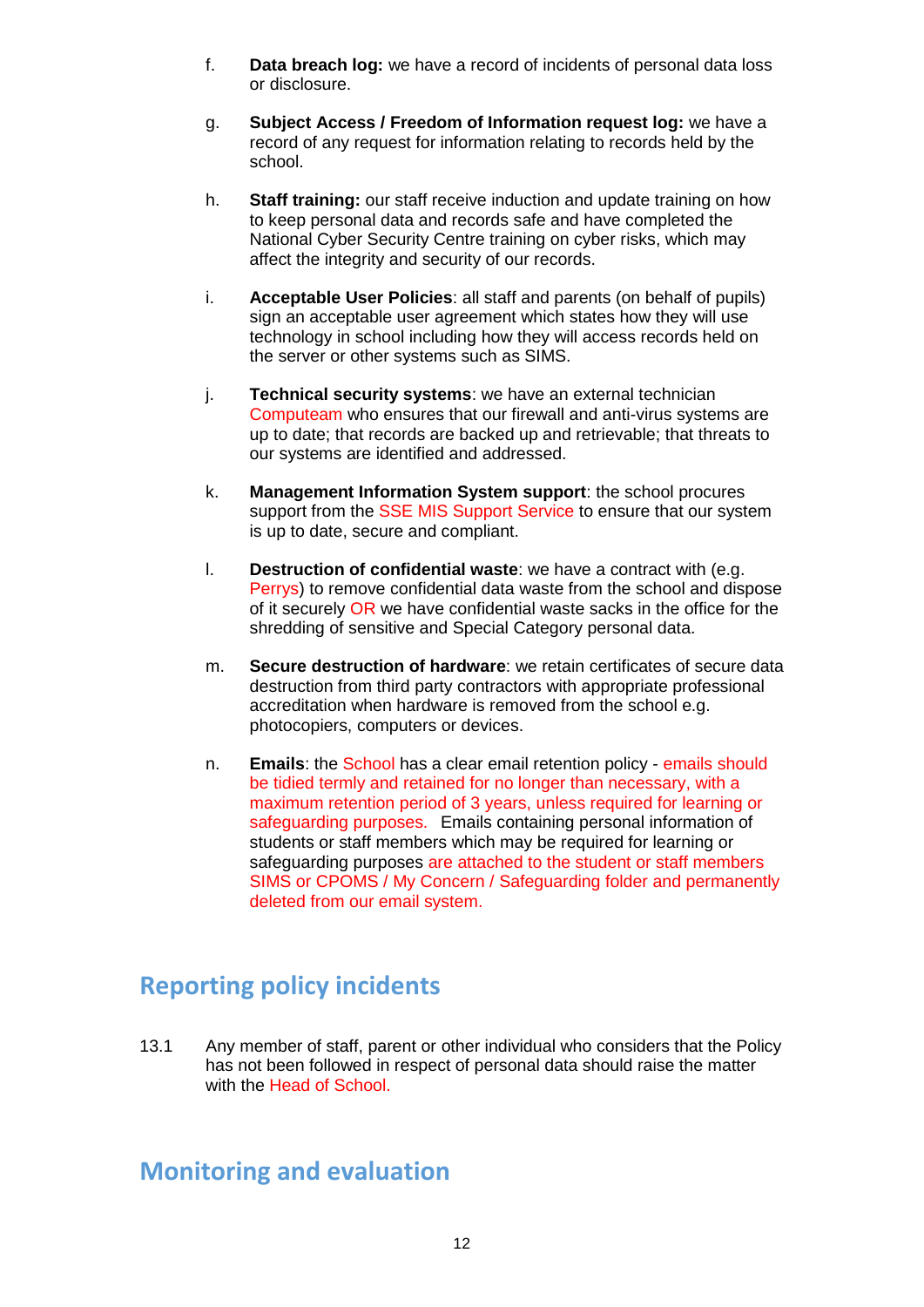- 14.1 This policy will be monitored and reviewed in line with the School's policy review procedure.
- <span id="page-12-0"></span>14.2 The School will monitor the implementation of the policy through annual data protection walks around the school site to ensure that the school's requirements are followed by staff. These walks will be conducted by the inschool Data Protection Lead and a governor.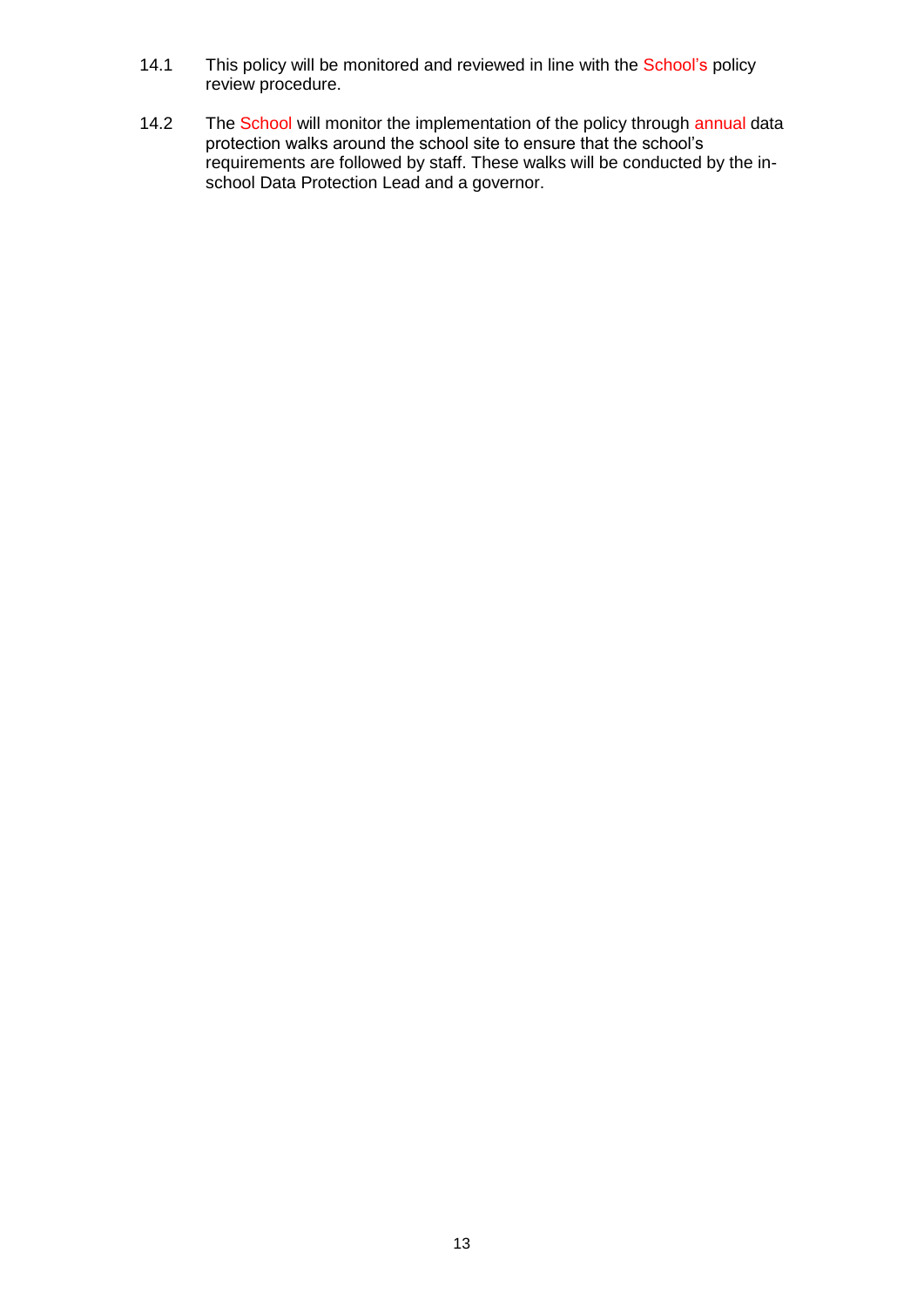# **Appendix 1.1: Data Protection terms and definitions**

| <b>Term</b>                                     | <b>Definition</b>                                                                                                                                                                                                                                                                                                                                                                                                                                                                                                              |  |  |  |  |
|-------------------------------------------------|--------------------------------------------------------------------------------------------------------------------------------------------------------------------------------------------------------------------------------------------------------------------------------------------------------------------------------------------------------------------------------------------------------------------------------------------------------------------------------------------------------------------------------|--|--|--|--|
| Data                                            | Information which is stored electronically, on a computer, or in<br>certain paper-based filing systems.                                                                                                                                                                                                                                                                                                                                                                                                                        |  |  |  |  |
| Data Asset Audit                                | The inventory of all the data processed by the School including the<br>lawful basis for processing, who it is shared with, where it is<br>transferred (including out of the UK) and how long it is retained for,                                                                                                                                                                                                                                                                                                               |  |  |  |  |
| Data Subjects                                   | For the purpose of this policy include all living individuals about<br>whom we hold personal data. This includes students, our<br>workforce, staff, and other individuals. A data subject need not be<br>a UK national or resident. All data subjects have legal rights in<br>relation to their personal information.                                                                                                                                                                                                          |  |  |  |  |
| Personal Data                                   | Any information relating to an identified or identifiable living natural<br>person (a data subject); an identifiable living natural person is one<br>who can be identified, directly or indirectly, in particular by<br>reference to an identifier such as a name, an identification number,<br>location data, an online identifier or to one or more factors specific<br>to the physical, physiological, genetic, mental, economic, cultural<br>or social identity of that natural person.                                    |  |  |  |  |
| <b>Data Controllers</b>                         | The people who or organisations which determine the purposes for<br>which, and the manner in which, any personal data is processed.<br>They are responsible for establishing practices and policies in line<br>with Data Protection legislation. We are the data controller of all<br>personal data used in our business for our own commercial<br>purposes.                                                                                                                                                                   |  |  |  |  |
| Data Users                                      | Those of our workforce (including governors and volunteers)<br>whose work involves processing personal data. Data users must<br>protect the data they handle in accordance with this data<br>protection policy and any applicable data security procedures at all<br>times.                                                                                                                                                                                                                                                    |  |  |  |  |
| Data Processors                                 | Any person or organisation that is not a data user that processes<br>personal data on our behalf and on our instructions.                                                                                                                                                                                                                                                                                                                                                                                                      |  |  |  |  |
| Processing                                      | Any activity that involves use of the data. It includes obtaining,<br>recording or holding the data, or carrying out any operation or set<br>of operations on the data such as collection, recording,<br>organisation, structuring, storage, adaptation or alteration,<br>retrieval, consultation, use, disclosure by transmission,<br>dissemination or otherwise making available, alignment or<br>combination, restriction, erasure or destruction. Processing also<br>includes transferring personal data to third parties. |  |  |  |  |
| <b>Special Category</b><br><b>Personal Data</b> | Information about a person's racial or ethnic origin, political<br>opinions, religious or philosophical beliefs, trade union<br>membership, physical or mental health or condition or sexual life,<br>or genetic or biometric data.                                                                                                                                                                                                                                                                                            |  |  |  |  |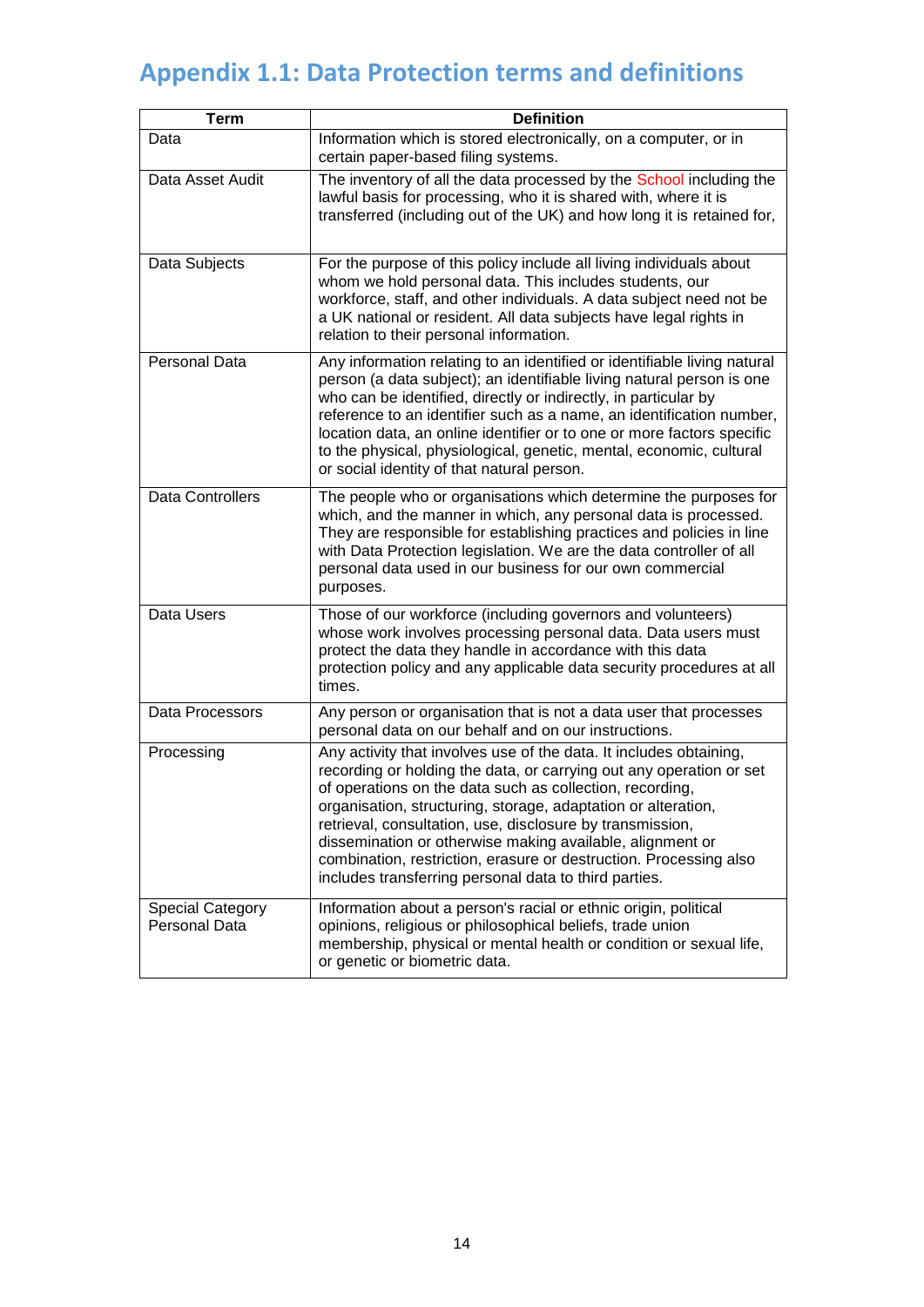# <span id="page-14-0"></span>**Appendix 1.2: Data Protection principles**

Anyone processing personal data must comply with the 7 data protection principles, listed in Article 5 of UK GDPR.

[https://ico.org.uk/for-organisations/guide-to-data-protection/guide-to-the-general](https://ico.org.uk/for-organisations/guide-to-data-protection/guide-to-the-general-data-protection-regulation-gdpr/principles/)[data-protection-regulation-gdpr/principles/](https://ico.org.uk/for-organisations/guide-to-data-protection/guide-to-the-general-data-protection-regulation-gdpr/principles/)

The principles are:

- 1. **Lawfulness, fairness and transparency**: we have a lawful reason for collecting personal data; we process data in a way that data subjects would consider fair; and we inform all data subjects about what we're collecting
- 2. **Purpose limitation**: we only use the data for specific purposes
- 3. **Data minimisation**: we only collect and share the data we need
- 4. **Accuracy**: we make sure that the data is accurate (or make reasonable and proportionate efforts to do this)
- 5. **Storage limitation**: we don't keep data longer than is necessary
- 6. **Integrity and confidentiality (security)**: we keep data safe
- 7. **Accountability**: we must have evidence to show that we have complied with the principles above

Personal data must also:

- be processed in line with **data subjects' rights** (see Appendix 1.3)
- not be transferred to people or organisations situated in other countries without adequate protection.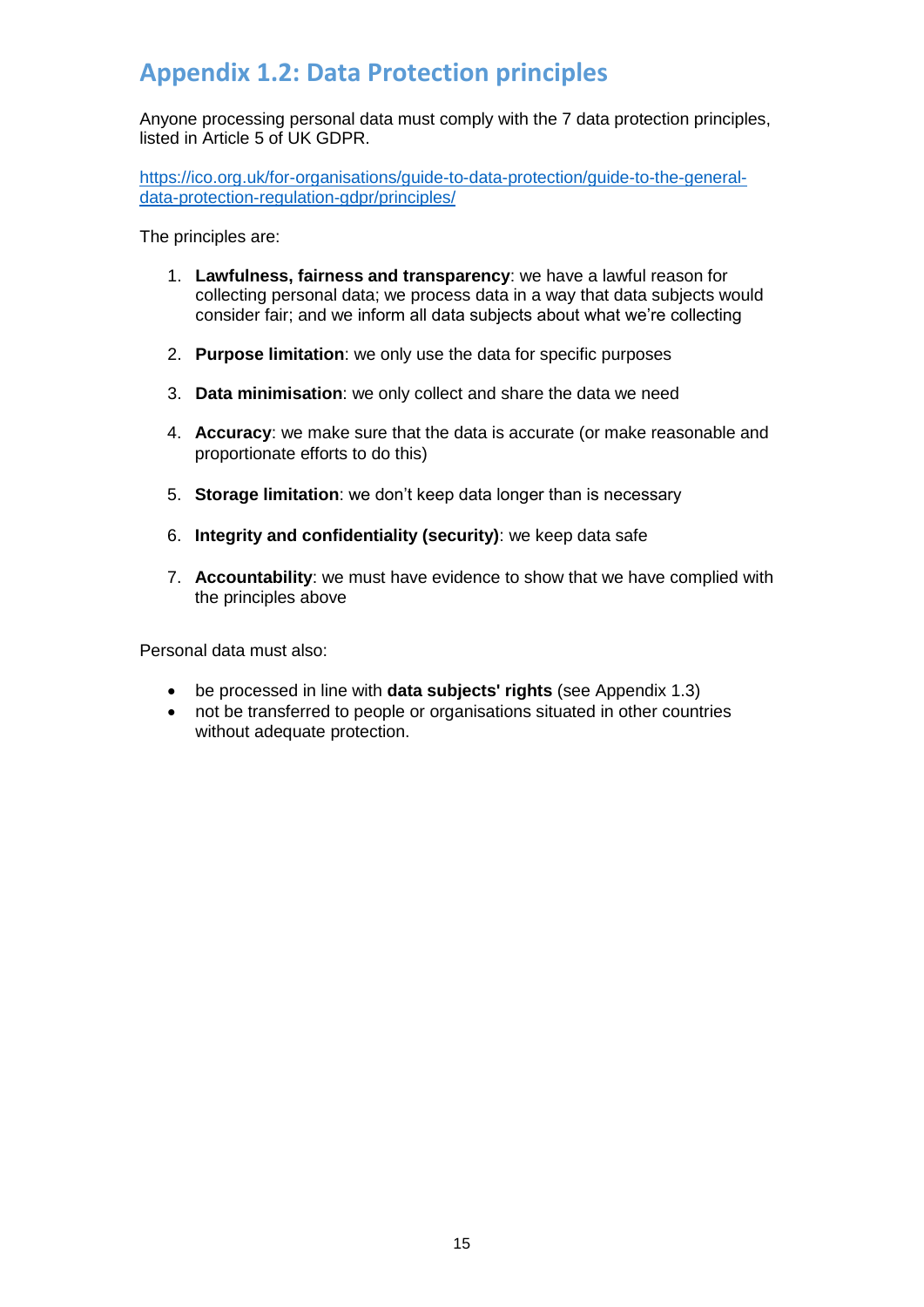# <span id="page-15-0"></span>**Appendix 1.3: Rights of the data subject and how we uphold them**

- 1. **The right to be informed:** Data subjects are informed of how we process their personal data through Privacy Notices.
- 2. **The right of access:** Data subjects may request access to all personal data we hold about them. Such requests will be considered in line with the school's Subject Access Request Procedure.
- 3. **The right to rectification:** If a data subject informs the School that personal data held about them by the **School** is inaccurate or incomplete then we will consider that request and provide a response within one month. If we consider the issue to be too complex to resolve within that period then we may extend the response period by a further two months. If this is necessary, then we will inform the data subject within one month of their request that this is the case. We may determine that any changes proposed by the data subject should not be made. If this is the case, then we will explain to the data subject why this is the case. In those circumstances we will inform the data subject of their right to complain to the ICO at the time that we inform them of our decision in relation to their request.
- 4. **The right to erasure**: Data subjects have a right to have personal data about them held by the School erased only in the following circumstances.
	- Where the personal data is no longer necessary for the purpose for which it was originally collected.
	- When a data subject withdraws consent which will apply only where the School is relying on the individuals consent to the processing in the first place.
	- When a data subject objects to the processing and there is no overriding legitimate interest to continue that processing – see above in relation to the right to object.
	- Where the processing of the personal data is otherwise unlawful.
	- When it is necessary to erase the personal data to comply with a legal obligation.
	- If the School offers information society services to a pupil and consent is withdrawn in respect of that pupil in relation to those services.

The School is not required to comply with a request by a data subject to erase their personal data if the processing is taking place:

- to exercise the right of freedom of expression or information
- to comply with a legal obligation for the performance of a task in the public interest or in accordance with the law
- for public health purposes in the public interest
- for archiving purposes in the public interest, research or statistical purposes
- in relation to a legal claim.

If the School has shared the relevant personal data with any other organisation then we will contact those organisations to inform them of any erasure, unless this proves impossible or involves a disproportionate effort. The DPO must be consulted in relation to requests under this right.

- 5. **The right to restrict processing**: Data subjects have a right to 'block' or suppress the processing of personal data. This means that the School can continue to hold the personal data but not do anything else with it. The School must restrict the processing of personal data:
	- where it is in the process of considering a request for personal data to be rectified (see above)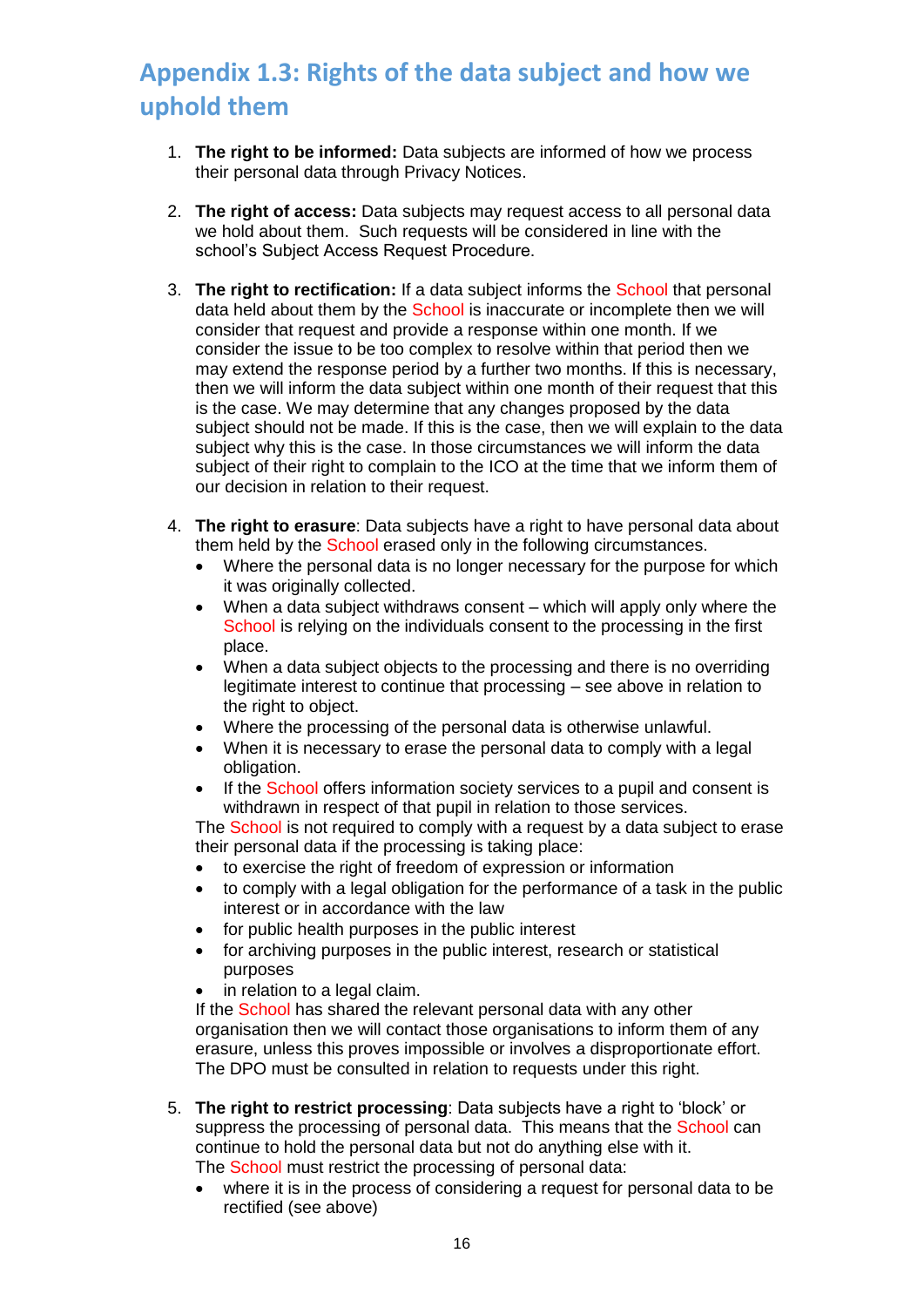- where the School is in the process of considering an objection to processing by a data subject
- where the processing is unlawful, but the data subject has asked the School not to delete the personal data
- where the School no longer needs the personal data but the data subject has asked the School not to delete the personal data because they need it in relation to a legal claim, including any potential claim against the School.
- If the School has shared the relevant personal data with any other organisation then we will contact those organisations to inform them of any restriction, unless this proves impossible or involves a disproportionate effort.

The DPO must be consulted in relation to requests under this right.

- 6. **The right to data portability**: In limited circumstances a data subject has a right to receive their personal data in a machine-readable format, and to have this transferred to another organisation. If such a request is made, then the DPO must be consulted.
- 7. **The right to object**: In certain circumstances data subjects may object to us processing their personal data. This right may be exercised in relation to processing that we are undertaking on the basis of a legitimate interest or in pursuit of a statutory function or task carried out in the public interest. An objection to processing does not have to be complied with where the School can demonstrate compelling legitimate grounds which override the rights of the data subject. Such considerations are complex and must always be referred to the DPO upon receipt of the request to exercise this right. In respect of direct marketing any objection to processing must be complied with. The School is not however obliged to comply with a request where the personal data is required in relation to any claim or legal proceedings.
- 8. **Rights in relation to automated decision making and profiling:** Note: The School will carefully consider whether it takes any decisions about any individuals by automated means. This includes any decisions made solely by automated means, and which has a legal effect in relation to the individual. This might include, for example, a decision as to whether to employ an individual. We consider it to be unlikely that this would apply to a School as there is always likely to be an element of human intervention in any decision making. However careful consideration should be given to this issue.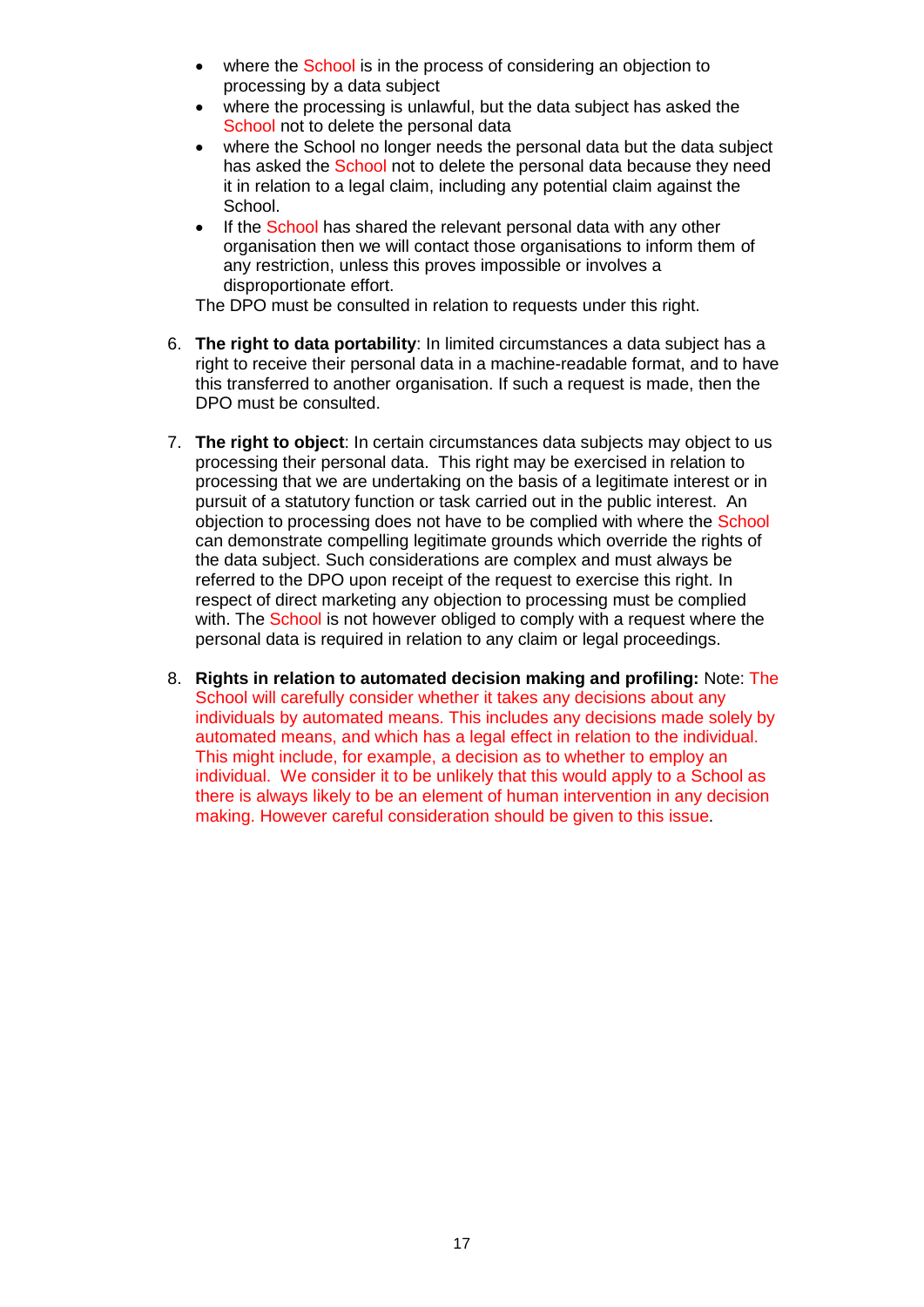## <span id="page-17-0"></span>**Appendix 2: Role of the Data Protection Officer**

### **Purpose**

The Data Protection Officer (DPO) is responsible for monitoring compliance with current data protection law, and has the knowledge, support and authority to do so effectively. They oversee and verify the school's data protection processes and advise the school on best practice.

Within each school there will be a Data Protection Lead (DPL), who maintains contact with the DPO and is responsible for assisting in monitoring with compliance and verifies the school's data protection practices on a day to day basis.

### **Data Protection Officer Responsibilities**

To:

- advise the school about their obligations under the UK General Data Protection Regulation and the Data Protection Act 2018;
- support the DPL in developing a joint understanding of the school's processing operations, information systems, data security processes and needs, and administrative rules and procedures;
- assist, in cooperation with the DPL, with the monitoring of the school's compliance with data protection law, by:
	- o collecting information to identify data processing activities;
	- o analysing and checking the compliance of data processing activities;
	- o informing, advising and issuing recommendations to the school;
	- o ensuring they have current and detailed information in data protection issues and changes to the law, attending relevant training as appropriate;
- assist the DPL in making sure that the school's policies are followed, through:
	- o assigning responsibilities to individuals;
	- o awareness-raising activities;
	- o coordinating staff training;
	- $\circ$  conducting internal data protection audits:
- advise on and assist the school with carrying out data protection privacy impact assessments, if necessary;
- act as a contact point for the ICO, assisting and consulting it where necessary, including:
	- o helping the ICO to access documents and information;
	- o seeking advice on data protection issues;
- act as a contact point for individuals whose data is processed (for example, staff, students and parents), including:
	- o responding with support from the DPL to subject access requests;
	- o responding with support from the DPL to other requests regarding individuals' rights over their data and how it is used;
- take a risk-based approach to data protection, including:
	- $\circ$  prioritising the higher-risk areas of data protection and focusing mostly on these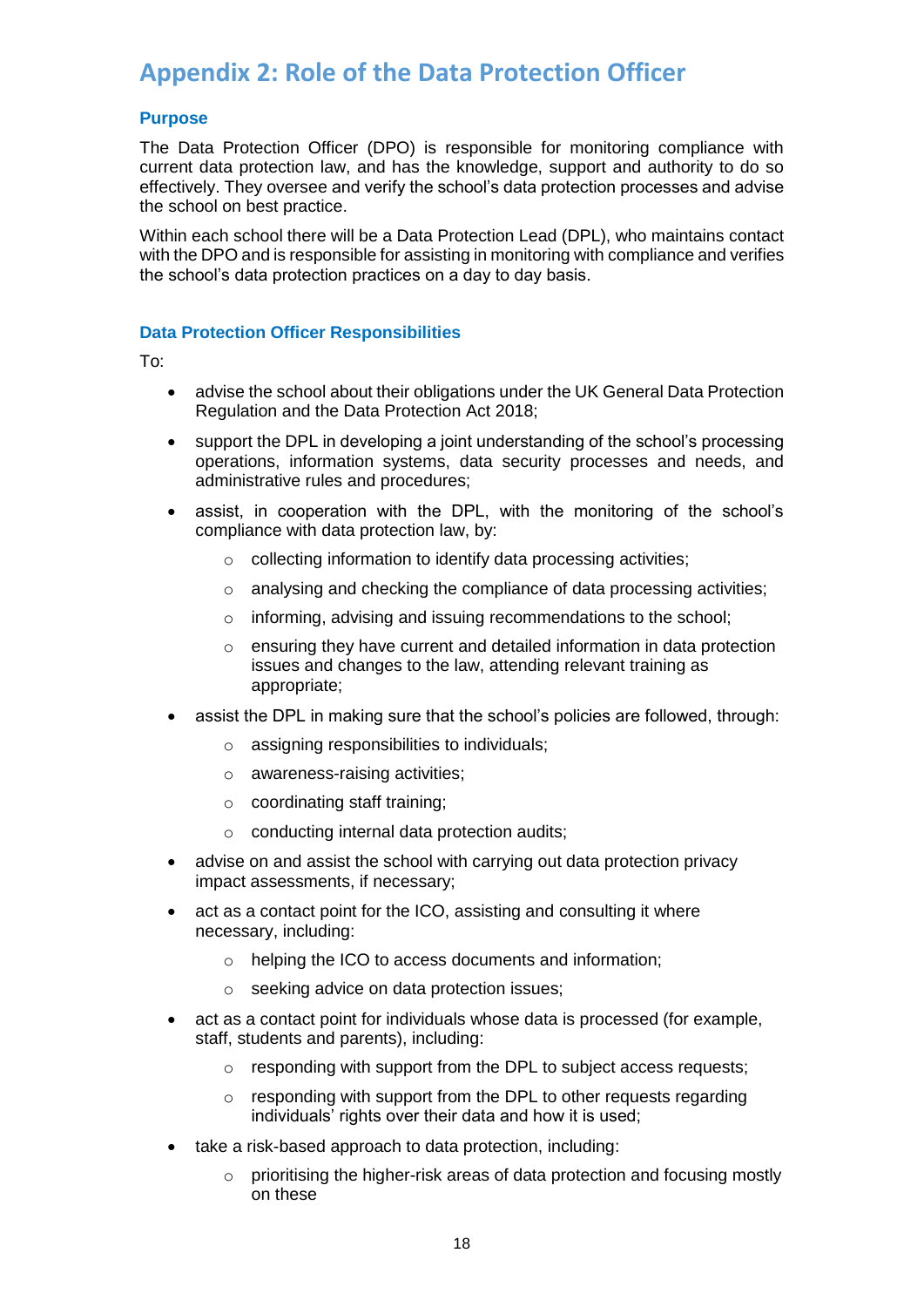- o advising the school if/when it should conduct an audit, which areas staff need training in, and what the DPO/DPL roles should involve.
- report to the governing board/board of trustees on the school's data protection compliance and associated risks;
- respect and uphold confidentiality, as appropriate and in line with data protection law, in carrying out all duties of the role;
- assist the DPL in maintaining a record of the school's data processing activities;
- work with external stakeholders, such as suppliers or members of the community, on data protection issues;
- working with the DPL in fostering a culture of data protection throughout the school;
- work closely with other departments and services to ensure UK GDPR compliance, such as HR, legal, IT and security;
- work with the Senior Leadership team at the school to ensure UK GDPR compliance;
- assist with any additional tasks necessary to keep the school compliant with data protection law and be successful in the role.

### **Tasks**

From these responsibilities, isolated tasks should include:

- providing a model Data Protection Policy and assist in customising it for the school;
- advising on procedures and pro formas to allow the Data Protection Policy to be adhered to;
- providing advice on other associated policies and documents;
- providing materials and advice in completing a dynamic Data Asset Audit and assisting in its completion if necessary;
- checking issues with the Data Asset Audit;
- providing training materials to allow the DPL to assist staff in keeping up to date with Data Protection issues;
- acting as the point of contact for SAR and FOI requests and supporting the school to provide the information as required;
- providing a Data Protection Audit on a 3 yearly rota basis and producing a report for Governors at cost;
- providing telephone and email advice and support;
- providing regional training for the DPL and other staff;
- providing school based on-demand training at cost.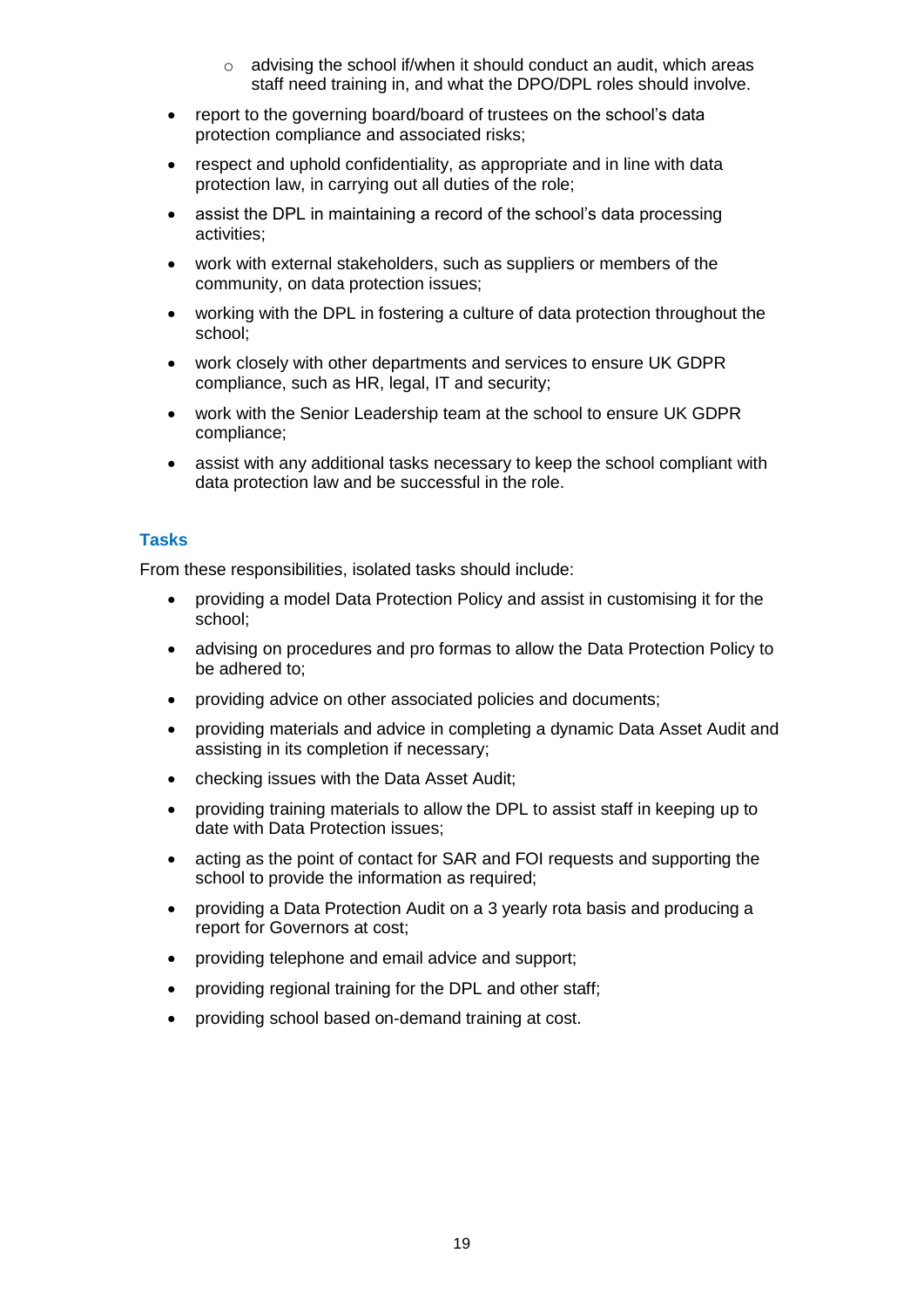# <span id="page-19-0"></span>**Appendix 3: Role of the Data Protection Lead**

### **Data Protection Lead Responsibilities**

To:

- verify that the school has registered with the ICO;
- support the DPO in advising the school about their obligations under the Data Protection Act 2018;
- support the DPO in developing an understanding of the school's processing operations, information systems, data security processes and needs, and administrative rules and procedures;
- assist, in cooperation with the DPO, with the monitoring of the school's compliance with data protection law, by:
	- o collecting information to identify data processing activities;
	- o analysing and checking the compliance of data processing activities;
	- o informing, advising and issuing recommendations to the school;
	- o ensuring they have current and detailed information in data protection issues and changes to the law, attending relevant training as appropriate;
- assist the DPO in making sure that the school's policies are followed, through:
	- o assigning responsibilities to individuals;
	- o awareness-raising activities;
	- o coordinating staff training;
	- o conducting internal data protection audits;
- act as a contact point for the DPO in supporting individuals whose data is processed (for example, staff, students and parents), including:
	- o responding with support from the DPO to subject access requests;
	- $\circ$  responding with support from the DPO to other requests regarding individuals' rights over their data and how it is used;
- assist the DPO in maintaining a record of the school's data processing activities providing this on a yearly basis to the DPO;
- assisting the DPO in working with external stakeholders, such as suppliers or members of the community, on data protection issues;
- working with the DPO in fostering a culture of data protection throughout the school;
- work with the Senior Leadership team at the school to ensure UK GDPR compliance;
- assist with any additional tasks necessary to keep the school compliant with data protection law and be successful in the role.

### **Tasks**

From these responsibilities, isolated tasks should include:

• act as the point of contact with the DPO;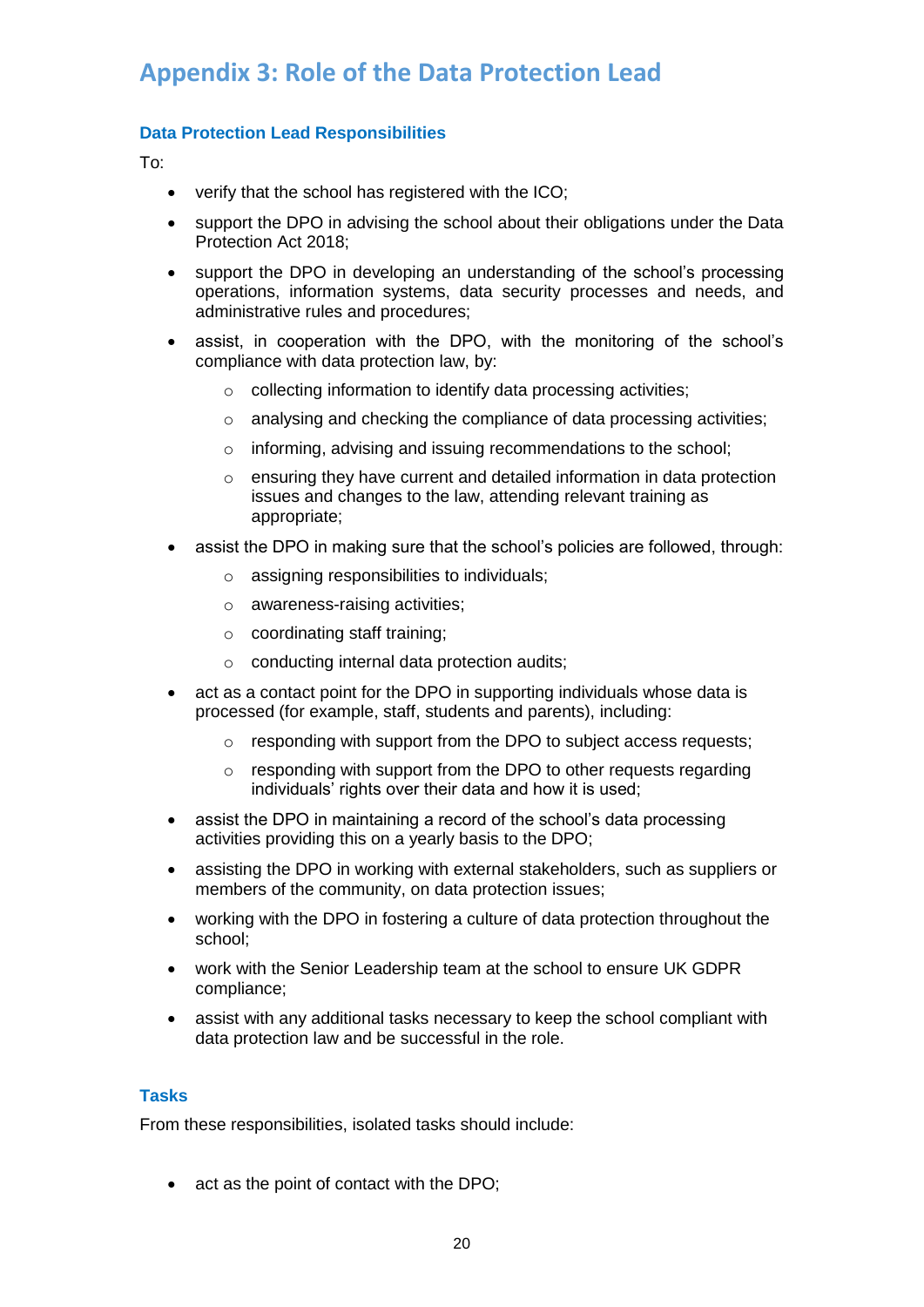- assist in customising the Data Protection Policy for the school;
- advising on procedures and pro formas to allow the Data Protection Policy to be adhered to;
- provide advice on other associated policies and documents;
- providing materials and advice in completing a Data Asset Audit and assisting in its completion if necessary;
- supplying the DPO with the Data Asset Audit on a yearly basis;
- using the training materials provided by the DPO to assist the staff in keeping up to date with Data Protection issues.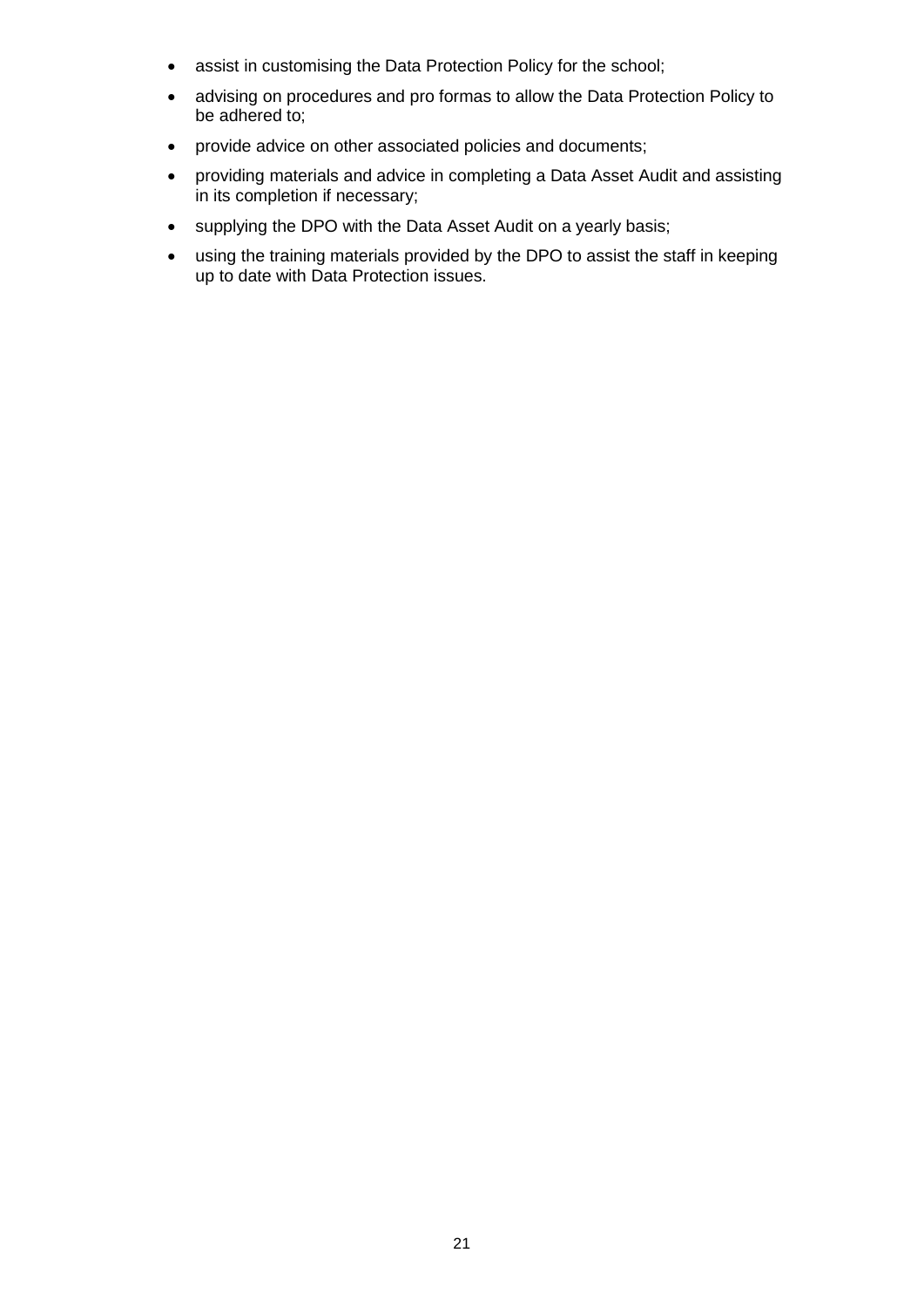## <span id="page-21-0"></span>**Appendix 4: Privacy Impact Assessment**

Before the use of any new service that uses personal data, staff should fill in a Privacy Impact Assessment Form.

The Senior Leaders and/or the DPL, with advice from the DPO will then approve the use and the information be placed on the Data Asset Audit.

\_\_\_\_\_\_\_\_\_\_\_\_\_\_\_\_\_\_\_\_\_\_\_\_\_\_\_\_\_

### Privacy Impact Assessment Form

Privacy Impact Assessment (PIA) for: Name of Service/Software/App

### **Data Protection Principles**

- processing to be lawful and fair
- purposes of processing be specified, explicit and legitimate
- adequate, relevant and not excessive
- accurate and kept up to date
- kept for no longer than is necessary
- processed in a secure manner

### **Why we need a Privacy Impact Assessment – screening questions**

We need to complete this form because:

- the use involves the collection of new information about individuals;
- the use compels individuals to provide information about themselves;
- the information about individuals will be disclosed to organisations or people who have not previously had routine access to the information;
- we are using information about individuals for a purpose it is not currently used for, or in a way it is not currently used
- we are using new technology that might be perceived as being privacy intrusive, for example, the use of biometrics or facial recognition;
- the use results in us making decisions or acting against individuals in ways that can have a significant impact on them;
- the information about individuals is of a kind particularly likely to raise privacy concerns or expectations, for example, health records, criminal records or other information that people would consider to be private;
- the use requires us to contact individuals in ways that they may find intrusive.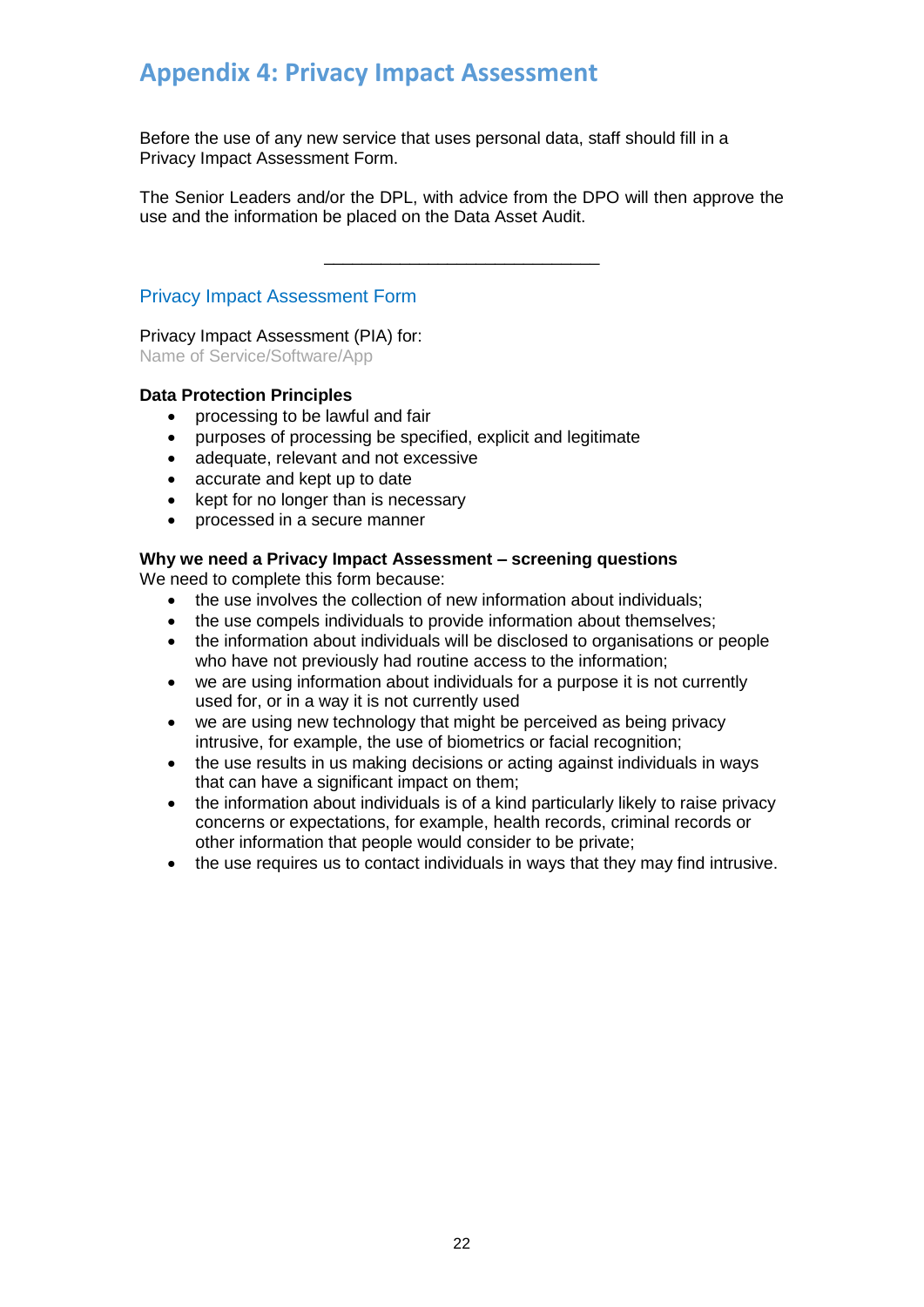| Describe the service                                                                     |                            |                           |                                         |                  |  |                  |  |
|------------------------------------------------------------------------------------------|----------------------------|---------------------------|-----------------------------------------|------------------|--|------------------|--|
|                                                                                          |                            |                           |                                         |                  |  |                  |  |
|                                                                                          |                            |                           |                                         |                  |  |                  |  |
| Describe the data collected and the possible uses of the data                            |                            |                           |                                         |                  |  |                  |  |
|                                                                                          |                            |                           |                                         |                  |  |                  |  |
| List of data held                                                                        |                            | <b>Collection of data</b> |                                         |                  |  |                  |  |
|                                                                                          |                            |                           |                                         |                  |  |                  |  |
|                                                                                          |                            |                           |                                         |                  |  |                  |  |
|                                                                                          |                            |                           |                                         |                  |  |                  |  |
|                                                                                          |                            | <b>Possible uses</b>      |                                         |                  |  |                  |  |
|                                                                                          |                            |                           |                                         |                  |  |                  |  |
|                                                                                          |                            |                           |                                         |                  |  |                  |  |
| Identify the privacy, related risks and possible solutions To be discussed with the Data |                            |                           |                                         |                  |  |                  |  |
| <b>Protection Lead</b><br>Privacy issue                                                  | <b>Risk to individuals</b> |                           |                                         | <b>DPA Risks</b> |  | Possible         |  |
|                                                                                          |                            |                           |                                         |                  |  | <b>Solutions</b> |  |
| 1.                                                                                       | $\bullet$                  |                           |                                         | $\bullet$        |  | $\bullet$        |  |
| 2.                                                                                       | $\bullet$                  |                           |                                         | $\bullet$        |  | $\bullet$        |  |
| 3.                                                                                       | $\bullet$                  |                           |                                         | $\bullet$        |  | $\bullet$        |  |
| 4.                                                                                       | $\bullet$                  |                           |                                         | $\bullet$        |  | $\bullet$        |  |
| 5.                                                                                       | $\bullet$                  |                           |                                         | $\bullet$        |  | $\bullet$        |  |
| 6.                                                                                       | $\bullet$                  |                           |                                         | $\bullet$        |  | $\bullet$        |  |
| Sign off and notes                                                                       |                            |                           |                                         |                  |  |                  |  |
|                                                                                          |                            |                           |                                         |                  |  |                  |  |
| Comments on risks                                                                        |                            |                           | Processes that must be in place         |                  |  |                  |  |
|                                                                                          |                            |                           |                                         |                  |  |                  |  |
| Contact point for future privacy concerns                                                |                            |                           |                                         |                  |  |                  |  |
|                                                                                          |                            |                           |                                         |                  |  |                  |  |
| Data Protection Officer:                                                                 |                            |                           | dposchools@somerset.gov.uk              |                  |  |                  |  |
| Data Protection Lead:                                                                    |                            |                           | A Person - aperson@educ.somerset.gov.uk |                  |  |                  |  |
| Date completed:                                                                          |                            |                           | 12/01/2022                              |                  |  |                  |  |
|                                                                                          |                            |                           |                                         |                  |  |                  |  |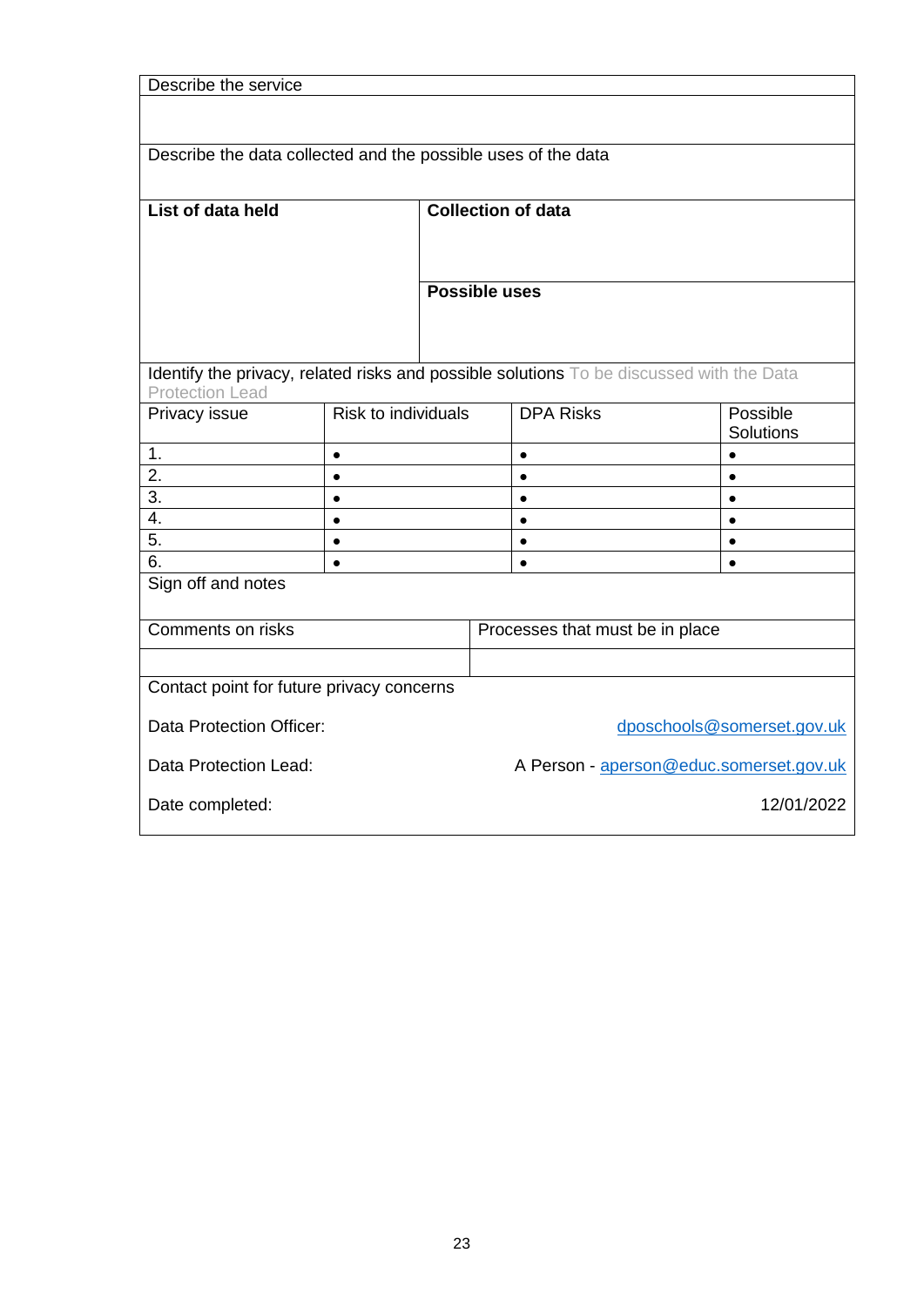## <span id="page-23-0"></span>**Appendix 5: Subject Access Request process**

On receiving a Subject Access Request or request for change or deletion of data the DPO or School will:

- inform the DPL in the school (and the Headteacher if necessary);
- record the details of the request, updating this record where necessary (see next page);
- reply to the requestor informing receipt of the request asking for clarity if there is confusion about which data is required;
- contact the DPO if clarity on the request is needed or procedure is needed;
- identify the people responsible for gathering the necessary data;
- gather the data indicating a deadline;
- examine the data for redactions making sure there is no 'bleeding' of data;
- ask the requestor for an address and time for delivery.

The whole process should take no longer than **30 calendar days**, which can be extended by a further 2 months where the request is complex or where there are numerous requests.

Please note the time for processing a request for an Educational Record in a maintained school is **15 days** (see paragraph 8.5 in Data Protection Policy)

The Subject Access Requests are held here: Langford Budville CofE Primary School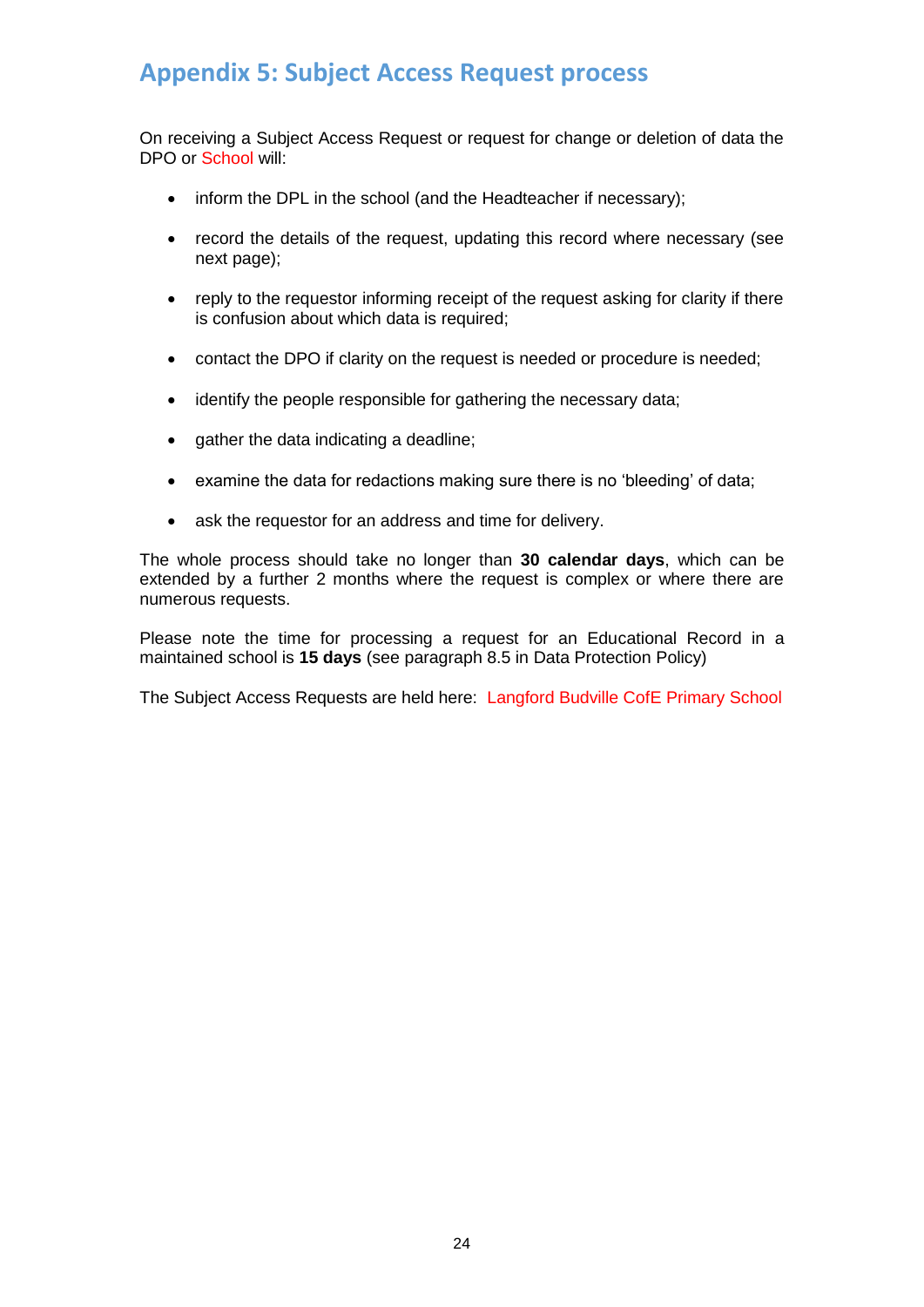#### **Subject Access Request Record**

Name of data subject:

Name of person who made request:

Date request received: \_\_\_\_/\_\_\_\_/\_\_\_\_

Contact DPO [\(dposchools@somerset.gov.uk\)](mailto:dposchools@somerset.gov.uk) : \_\_\_\_/\_\_\_\_/\_\_\_\_

Date acknowledgement sent: \_\_\_\_/\_\_\_\_ /\_\_\_\_

Name of person dealing with request:

|                                                     | Notes (Overwrite the statements in grey)                                                                                                                  |  |  |  |
|-----------------------------------------------------|-----------------------------------------------------------------------------------------------------------------------------------------------------------|--|--|--|
| Are they entitled to the data?                      | If no reply stating reasons and/or ask for proof                                                                                                          |  |  |  |
| Do you understand what data<br>they are asking for? | If no, ask requestor for clarity                                                                                                                          |  |  |  |
| Identify the data                                   | What data sources, where they are kept                                                                                                                    |  |  |  |
| Collect the data required                           | You may need to ask others – state a deadline in your<br>request.                                                                                         |  |  |  |
| Do you own all the data?                            | If no, ask third parties to release external data. If data is<br>supplied by another agency such as Psychology<br>Service, you do not own the data.       |  |  |  |
| Do you need to exempt/redact<br>data?               | If exempting/redacting be clear of your reasons<br>Document name, data exempted/redacted, why.                                                            |  |  |  |
| Is the data going to be ready in<br>time?           | Record delays and reasons.<br>Communicate with requestor stating reason for delay<br>and asking if they would like the data you have collected<br>so far. |  |  |  |
| Create pack                                         | Make sure that the data is in an easy to access format:<br>paper, word, excel etc.                                                                        |  |  |  |
| Inform requestor you have the<br>data               | Ask them how they would like it delivered                                                                                                                 |  |  |  |
| Deliver data                                        | Ask for confirmation/special delivery?                                                                                                                    |  |  |  |

At all stages, your DPO or DPL will be able to provide you with advice.

Date request completed: \_\_\_\_/\_\_\_\_/\_\_\_\_ (within 30 days of request)

Signed off by: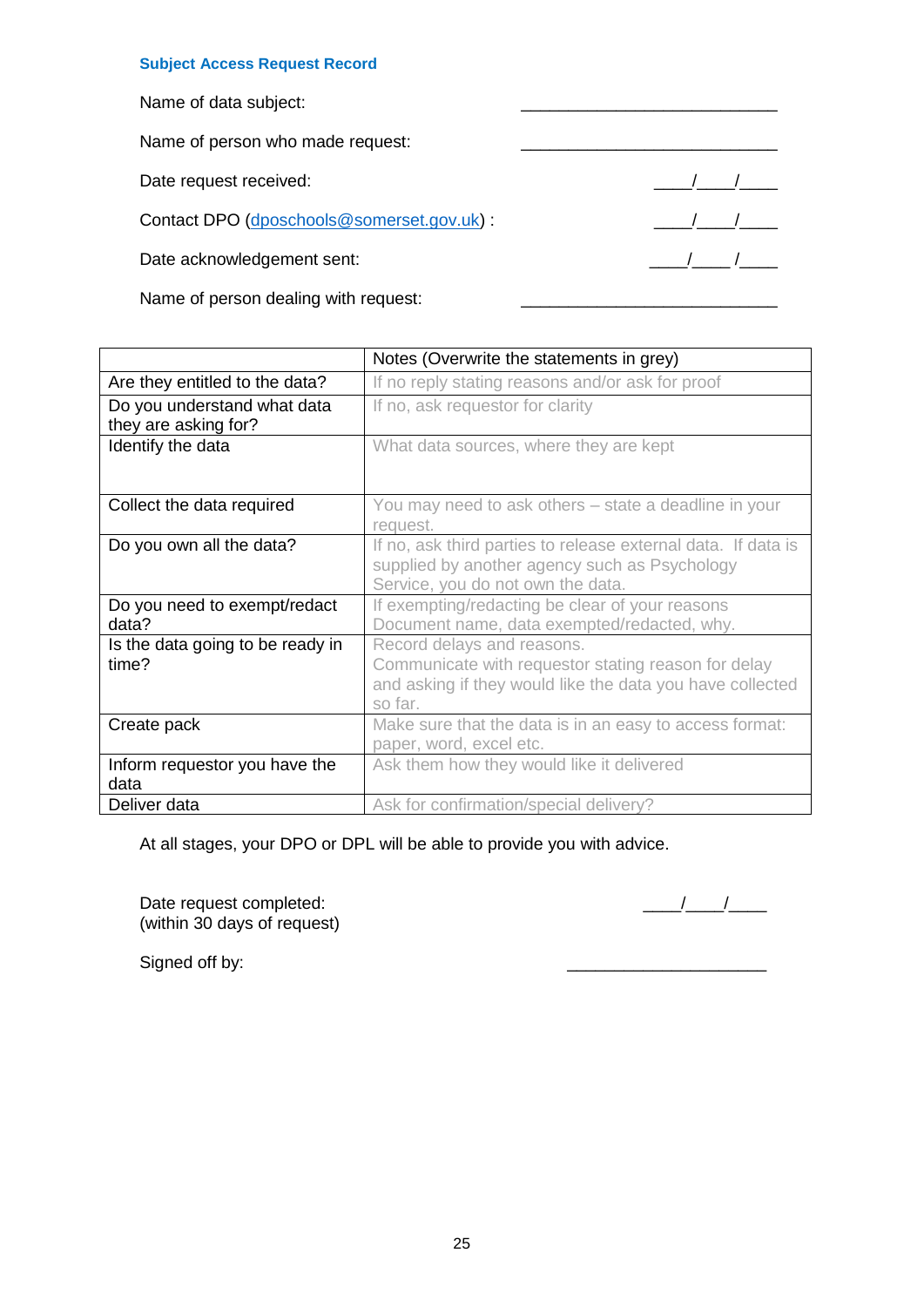# <span id="page-25-0"></span>**Appendix 6: Freedom of Information request process**

On receiving a Freedom of Information Request, which must be made in writing, the DPO or the school will:

- inform the DPL in the school (and the Headteacher if necessary);
- contact the DPO for clarity on the request and procedure, and a sample response
- record the details of the request, updating this record where necessary (see next page);
- reply to the requestor informing receipt of the request asking for clarity if there is confusion about which data is required;
- decide that if the material is already published or falls within an exemption;
- if data is not going to be published inform the requestor why this is not being released;
- identify the people responsible for gathering the necessary data;
- gather the data indicating a deadline;
- examine the data for redactions making sure there is no 'bleeding' of data;
- ask the requestor for an address and time for delivery.

The whole process should take no longer than **20 school days** (i.e. not including weekends, holidays or school closure days) or **60 working days** if this is shorter.

The Freedom of Information requests are held here: Langford Budville CofE Primary **School** 

Freedom of Information Request Record

Name of person who made request:

Date request received:  $\sqrt{2}$ 

Contact DPO [\(dposchools@somerset.gov.uk\)](mailto:dposchools@somerset.gov.uk) : \_\_\_\_/\_\_\_\_/\_\_\_\_

Date acknowledgement sent: \_\_\_\_/\_\_\_\_ /\_\_\_\_

Name of person dealing with request:

| Notes (Overwrite the statements in grey)            |                                        |  |  |
|-----------------------------------------------------|----------------------------------------|--|--|
| Are they entitled to the data?                      | If no reply stating reasons            |  |  |
| Do you understand what data<br>they are asking for? | If no, ask requestor for clarity       |  |  |
| Identify the data                                   | What data sources, where they are kept |  |  |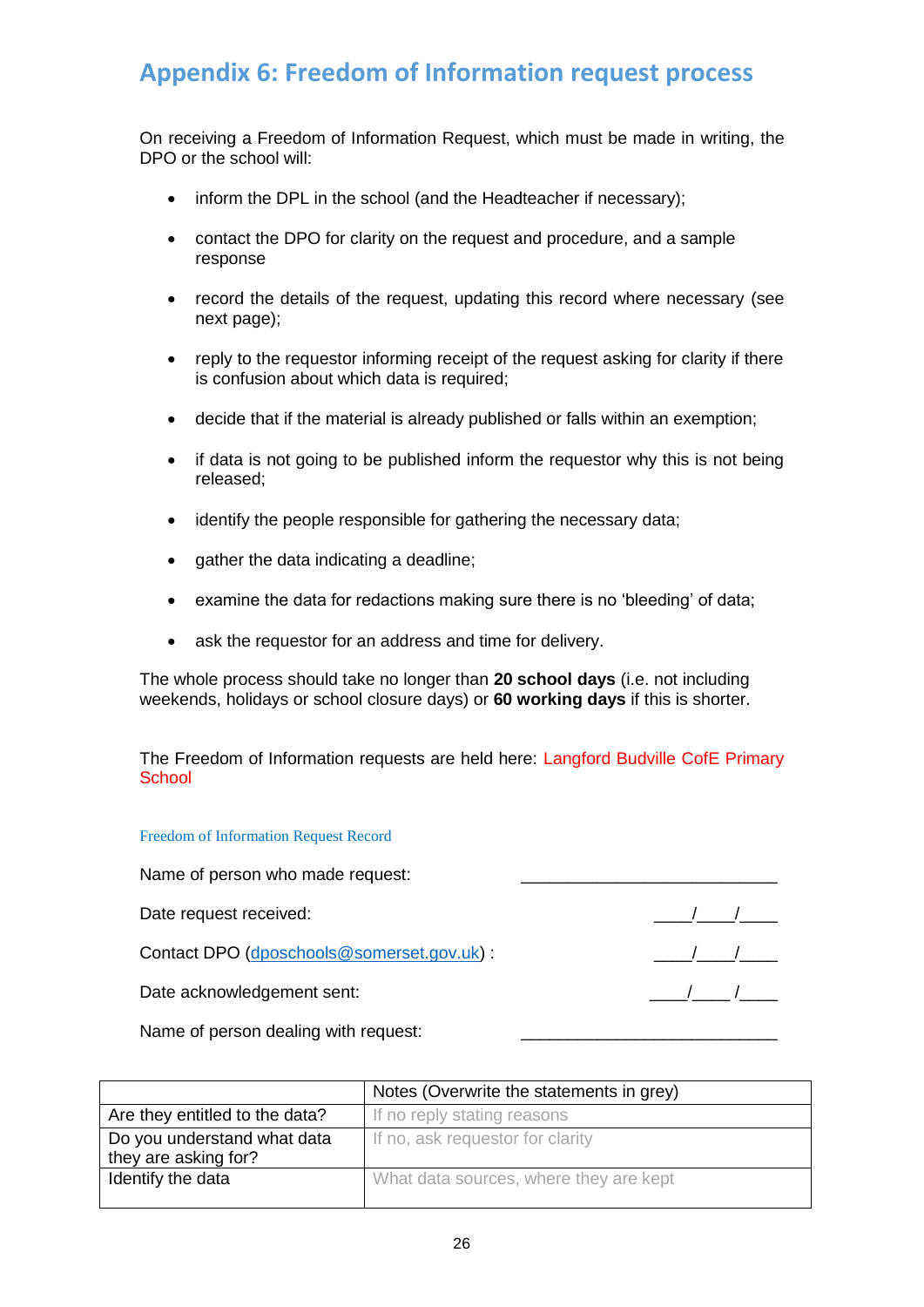| Collect the data required        | You may need to ask others – state a deadline in your     |  |  |  |
|----------------------------------|-----------------------------------------------------------|--|--|--|
|                                  | request.                                                  |  |  |  |
| Do you own all the data?         | If no, then refer them to the correct agency              |  |  |  |
| Do you need to exempt/redact     | Could the data identify individuals Are any of the        |  |  |  |
| data?                            | answers less than 5 people – use '5 or less including     |  |  |  |
|                                  | zero)?                                                    |  |  |  |
|                                  | Are their commercial sensibilities?                       |  |  |  |
| Is the data going to be ready in | Record delays and reasons.                                |  |  |  |
| time?                            | Communicate with requestor stating reason for delay       |  |  |  |
|                                  | and asking if they would like the data you have collected |  |  |  |
|                                  | so far.                                                   |  |  |  |
| Create pack                      | Make sure that the data is in an easy to access format:   |  |  |  |
|                                  | paper, word, excel etc.                                   |  |  |  |
| Inform requestor you have the    | Ask them how they would like it delivered                 |  |  |  |
| data                             |                                                           |  |  |  |
| Deliver data                     | Ask for confirmation/special delivery?                    |  |  |  |

At all stages, your DPO or DPL will be able to provide you with advice.

Date request completed: \_\_\_\_/\_\_\_\_/\_\_\_\_ (within 20 days of request)

Signed off by: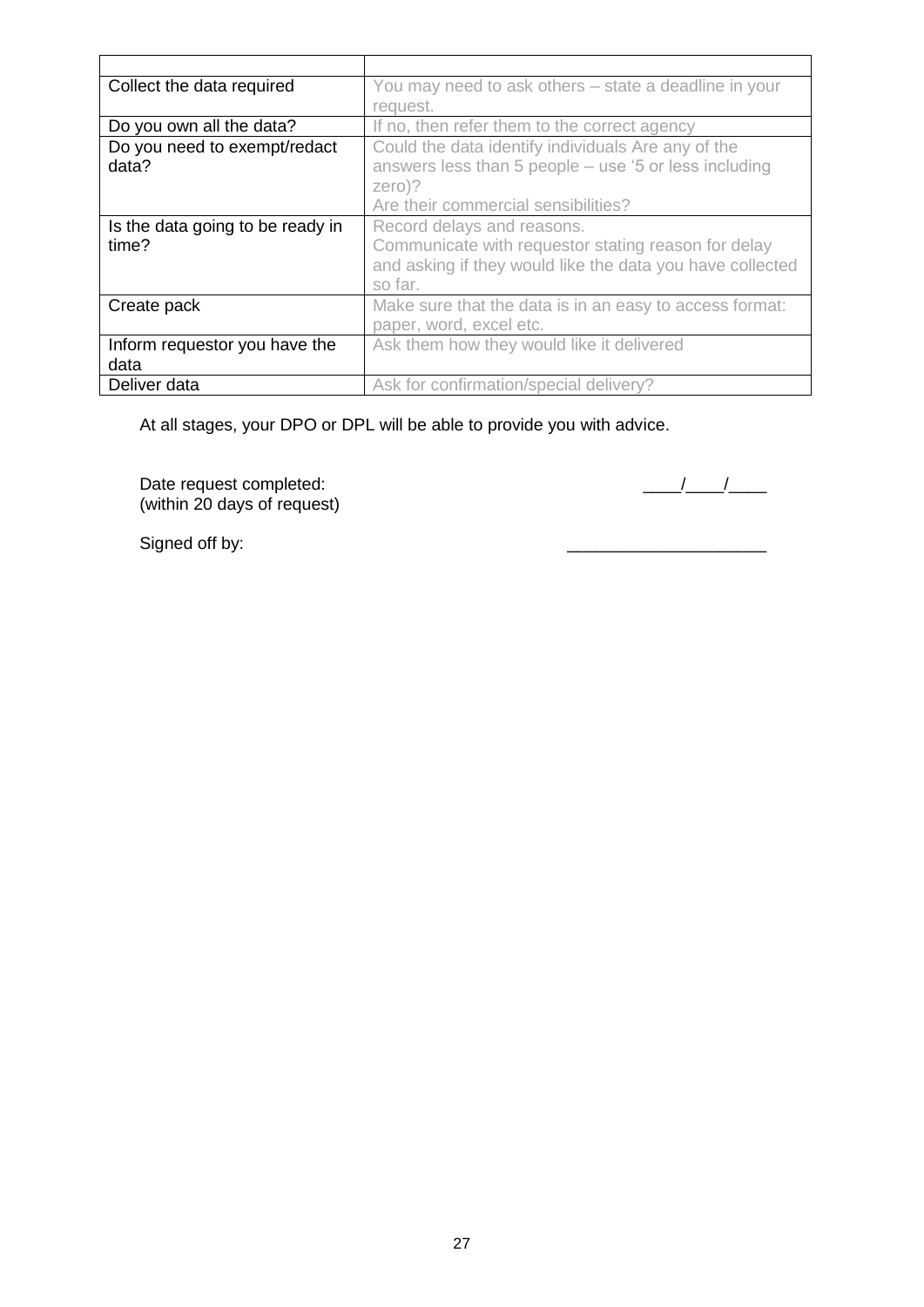## <span id="page-27-0"></span>**Appendix 7: Data breach process**

Every Data Protection Breach should be recorded. The process that should be followed is listed below:

- inform the DPL in the school (and the Headteacher if necessary);
- record the details of the breach providing these details:
	- $\circ$  a description of the nature of the personal data breach including, where possible:
	- o the categories and approximate number of individuals concerned; and
	- o the categories and approximate number of personal data records concerned;
	- o the name and contact details of the data protection officer (if your organisation has one) or other contact point where more information can be obtained;
	- o a description of the likely consequences of the personal data breach; and
	- o a description of the measures taken, or proposed to be taken, to deal with the personal data breach, including, where appropriate, the measures taken to mitigate any possible adverse effects.
- contact the DPO if clarity on reporting the breach is needed and if necessary, report to the ICO;
	- o either by phoning 0303123 1113
	- o By filling in the form at: [https://ico.org.uk/media/for](https://ico.org.uk/media/for-organisations/documents/2258298/personal-data-breach-report-form-web-dpa-2018.doc)[organisations/documents/2258298/personal-data-breach-report-form](https://ico.org.uk/media/for-organisations/documents/2258298/personal-data-breach-report-form-web-dpa-2018.doc)[web-dpa-2018.doc](https://ico.org.uk/media/for-organisations/documents/2258298/personal-data-breach-report-form-web-dpa-2018.doc) and sending it to [casework@ico.org.uk](mailto:casework@ico.org.uk)
- updating this record where necessary (see next page);
- identify the people whose data is accidentally released, inform them of the breach and the processes taken to rectify the situation;
- review why the breach took place and if future similar events can be avoided.

The Data Protection Breach records requests are held here: Langford Budville CofE Primary School